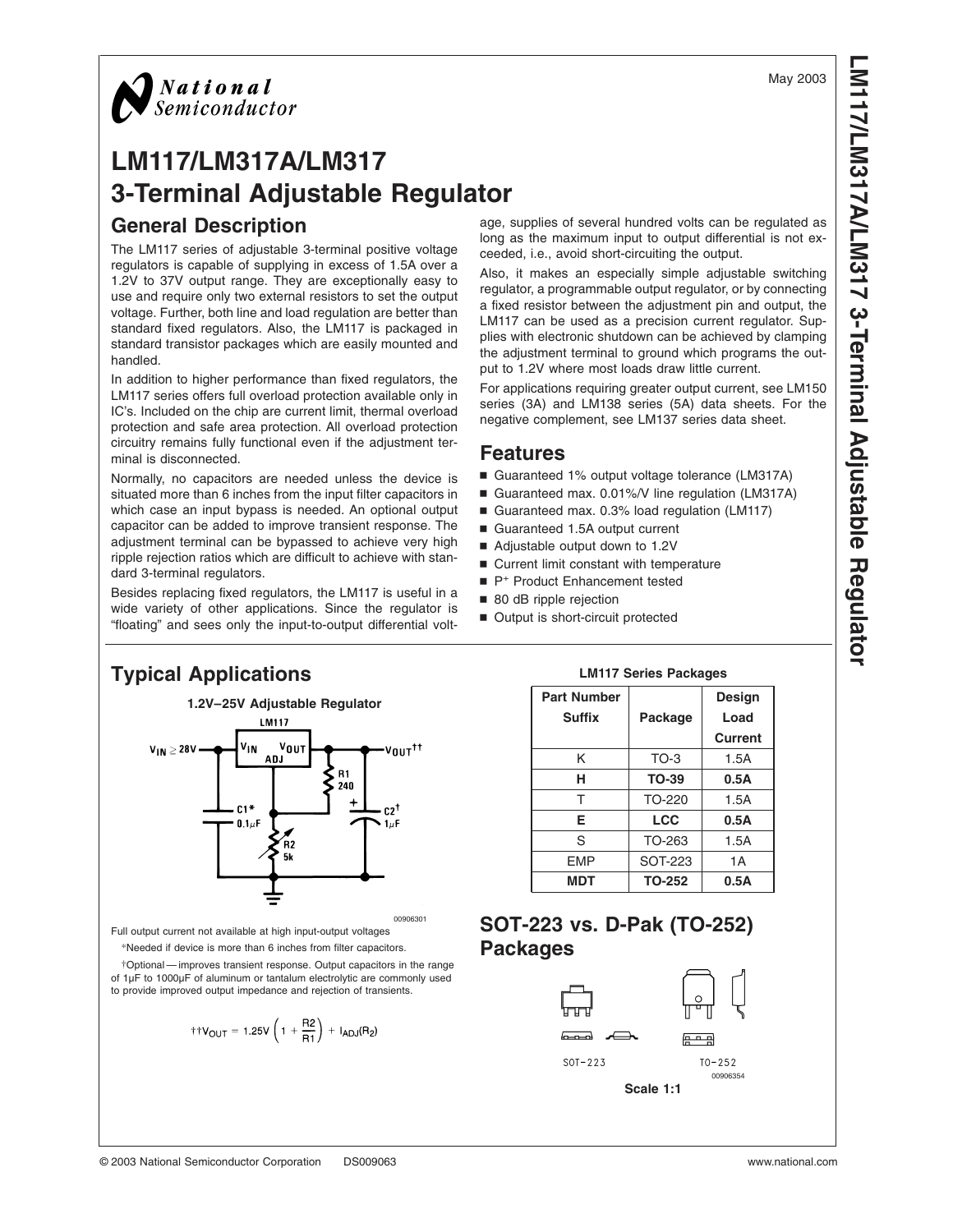

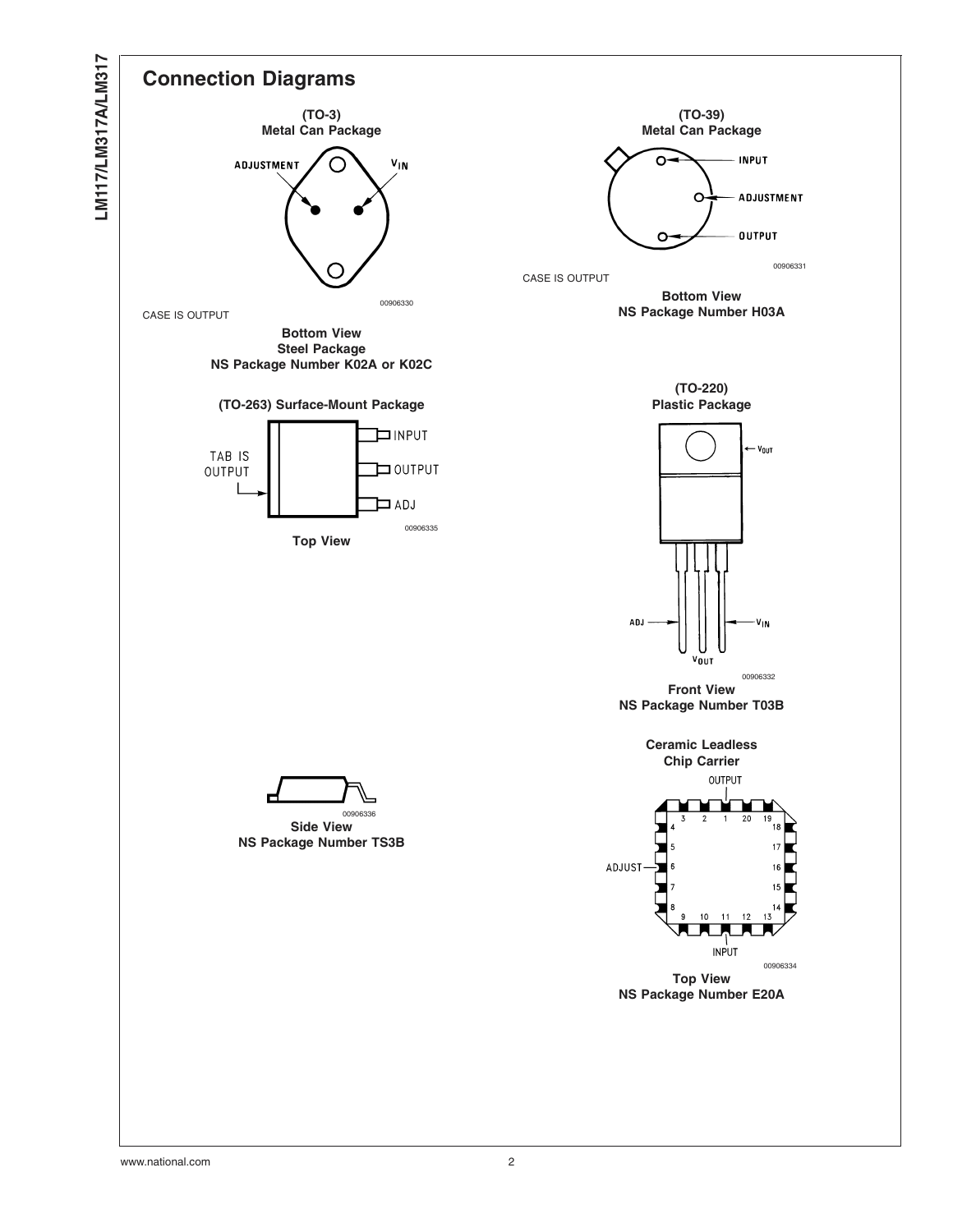# **Connection Diagrams** (Continued)





# **Ordering Information**

| Package   | <b>Temperature Range</b>                                        | <b>Part Number</b>  | <b>Package Marking</b> | <b>Transport Media</b>   | <b>NSC</b><br><b>Drawing</b> |
|-----------|-----------------------------------------------------------------|---------------------|------------------------|--------------------------|------------------------------|
| Metal Can | $-55^{\circ}C \le T_J \le +150^{\circ}C$                        | <b>LM117K STEEL</b> | LM117K STEEL P+        | 50 Per Bag               | <b>K02A</b>                  |
| $(TO-3)$  | $0^{\circ}C \leq T_J \leq +125^{\circ}C$                        | <b>LM317K STEEL</b> | LM317K STEEL P+        | 50 Per Bag               |                              |
|           | $-55^{\circ}$ C $\leq$ T <sub>.1</sub> $\leq$ +150 $^{\circ}$ C | LM117K/883          | LM117K/883             | 50 Per Bag               | <b>K02C</b>                  |
| Metal Can | $-55^{\circ}C \le T_J \le +150^{\circ}C$                        | <b>LM117H</b>       | LM117H P+              | 500 Per Box              | <b>H03A</b>                  |
| $(TO-39)$ | $-55^{\circ}C \le T_J \le +150^{\circ}C$                        | LM117H/883          | LM117H/883             | 20 Per Tray              |                              |
|           | $-40^{\circ}$ C $\leq$ T <sub>J</sub> $\leq$ +125 $^{\circ}$ C  | LM317AH             | $LM317AH P+$           | 500 Per Box              |                              |
|           | $0^{\circ}C \leq T_J \leq +125^{\circ}C$                        | <b>LM317H</b>       | LM317H P+              | 500 Per Box              |                              |
| TO-220    | $-40^{\circ}C \leq T_J \leq +125^{\circ}C$                      | <b>LM317AT</b>      | $LM317AT P+$           | 45 Units/Rail            | T <sub>0</sub> 3B            |
| 3- Lead   | $0^{\circ}C \leq T_{1} \leq +125^{\circ}C$                      | <b>LM317T</b>       | LM317T P+              | 45 Units/Rail            |                              |
| TO-263    | $0^{\circ}C \leq T_J \leq +125^{\circ}C$                        | <b>LM317S</b>       | LM317S P+              | 45 Units/Rail            | TS3B                         |
| 3- Lead   |                                                                 | <b>LM317SX</b>      |                        | 500 Units Tape and Reel  |                              |
| LCC       | $-55^{\circ}C \le T_J \le +150^{\circ}C$                        | LM117E/883          | LM117E/883             | 50 Units/Rail            | <b>E20A</b>                  |
| SOT-223   | $0^{\circ}C \leq T_J \leq +125^{\circ}C$                        | LM317EMP            | <b>N01A</b>            | 1k Units Tape and Reel   | MP04A                        |
| 4- Lead   |                                                                 | LM317EMPX           |                        | 2k Units Tape and Reel   |                              |
|           | $-40^{\circ}C \leq T_J \leq +125^{\circ}C$                      | LM317AEMP           | <b>N07A</b>            | 1k Units Tape and Reel   |                              |
|           |                                                                 | LM317AEMPX          |                        | 2k Units Tape and Reel   |                              |
| D- Pack   | $0^{\circ}C \leq T_{1} \leq +125^{\circ}C$                      | LM317MDT            | LM317MDT               | 75 Units/Rail            | TD03B                        |
| 3- Lead   |                                                                 | LM317MDTX           |                        | 2.5k Units Tape and Reel |                              |
|           | $-40^{\circ}C \leq T_J \leq +125^{\circ}C$                      | LM317AMDT           | LM317AMDT              | 75 Units/Rail            |                              |
|           |                                                                 | LM317AMDTX          |                        | 2.5k Units Tape and Reel |                              |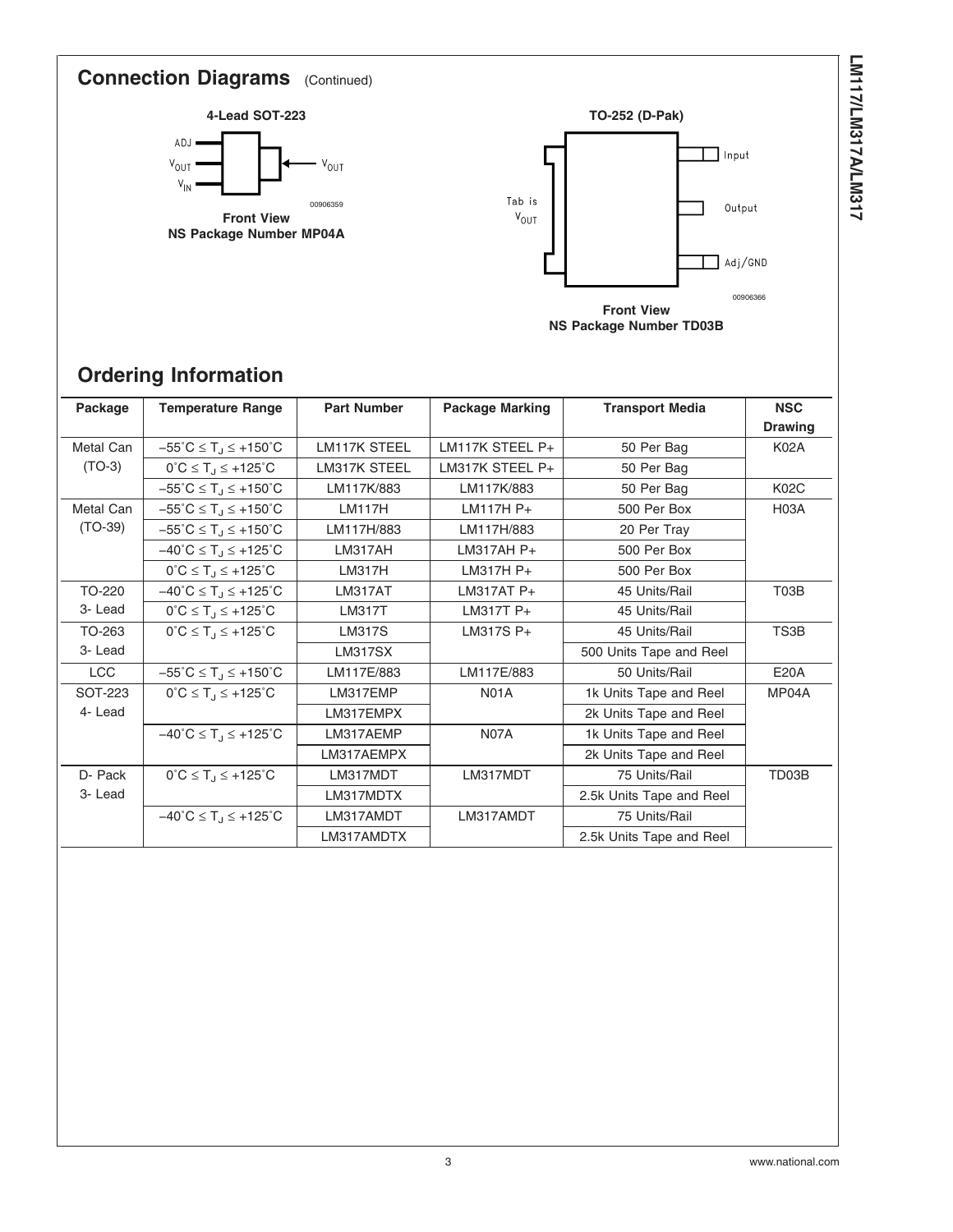# **Absolute Maximum Ratings** [\(Note 1\)](#page-4-0)

**If Military/Aerospace specified devices are required, please contact the National Semiconductor Sales Office/ Distributors for availability and specifications.**

| <b>Power Dissipation</b>               | Internally Limited                  |
|----------------------------------------|-------------------------------------|
| Input-Output Voltage Differential      | $+40V. -0.3V$                       |
| Storage Temperature                    | $-65^{\circ}$ C to $+150^{\circ}$ C |
| Lead Temperature                       |                                     |
| Metal Package (Soldering, 10 seconds)  | $300^{\circ}$ C                     |
| Plastic Package (Soldering, 4 seconds) | $260^{\circ}$ C                     |

ESD Tolerance [\(Note 5\)](#page-4-0) 3 kV

## **Operating Temperature Range**

| $-55^{\circ}$ C $\leq$ T <sub>J</sub> $\leq$ +150 $^{\circ}$ C |
|----------------------------------------------------------------|
| $-40^{\circ}$ C $\leq$ T <sub>J</sub> $\leq$ +125 $^{\circ}$ C |
| $0^{\circ}C \leq T_1 \leq +125^{\circ}C$                       |
|                                                                |

#### **Preconditioning**

All Devices 100%

#### **Electrical Characteristics** [\(Note 3\)](#page-4-0)

Specifications with standard type face are for T<sub>J</sub> = 25°C, and those with **boldface type** apply over full Operating Tempera**ture Range**. Unless otherwise specified,  $V_{IN} - V_{OUT} = 5V$ , and  $I_{OUT} = 10$  mA.

| <b>Parameter</b>                        | <b>Conditions</b>                                                               |      | <b>LM117</b> (Note 2) |            |               |  |
|-----------------------------------------|---------------------------------------------------------------------------------|------|-----------------------|------------|---------------|--|
|                                         |                                                                                 | Min  | <b>Typ</b>            | <b>Max</b> |               |  |
| Reference Voltage                       |                                                                                 |      |                       |            | $\vee$        |  |
|                                         | $3V \leq (V_{IN} - V_{OUT}) \leq 40V$ ,                                         | 1.20 | 1.25                  | 1.30       | $\vee$        |  |
|                                         | 10 mA $\leq$ $I_{\text{OUT}} \leq$ $I_{\text{MAX}}$ , $P \leq$ $P_{\text{MAX}}$ |      |                       |            |               |  |
| Line Regulation                         | $3V \le (V_{IN} - V_{OUT}) \le 40V$ (Note 4)                                    |      | 0.01                  | 0.02       | $\% / V$      |  |
|                                         |                                                                                 |      | 0.02                  | 0.05       | %/V           |  |
| Load Regulation                         | 10 mA $\leq$ $I_{\text{OUT}} \leq$ $I_{\text{MAX}}$ (Note 4)                    |      | 0.1                   | 0.3        | $\%$          |  |
|                                         |                                                                                 |      | 0.3                   | 1.         | $\%$          |  |
| <b>Thermal Regulation</b>               | 20 ms Pulse                                                                     |      | 0.03                  | 0.07       | % /W          |  |
| Adjustment Pin Current                  |                                                                                 |      | 50                    | 100        | μA            |  |
| Adjustment Pin Current Change           | 10 mA $\leq$ $I_{\text{OUT}} \leq$ $I_{\text{MAX}}$                             |      | 0.2                   | 5          | μA            |  |
|                                         | $3V \le (V_{IN} - V_{OUT}) \le 40V$                                             |      |                       |            |               |  |
| <b>Temperature Stability</b>            | $T_{MIN} \leq T_J \leq T_{MAX}$                                                 |      | $\mathbf{1}$          |            | $\%$          |  |
| Minimum Load Current                    | $(V_{IN} - V_{OUT}) = 40V$                                                      |      | 3.5                   | 5          | mA            |  |
| <b>Current Limit</b>                    | $(V_{IN} - V_{OUT}) \le 15V$                                                    |      |                       |            |               |  |
|                                         | K Package                                                                       | 1.5  | 2.2                   | 3.4        | A             |  |
|                                         | H Package                                                                       | 0.5  | 0.8                   | 1.8        | A             |  |
|                                         | $(V_{IN} - V_{OUT}) = 40V$                                                      |      |                       |            |               |  |
|                                         | K Package                                                                       | 0.3  | 0.4                   |            | A             |  |
|                                         | H Package                                                                       | 0.15 | 0.2                   |            | A             |  |
| RMS Output Noise, % of V <sub>OUT</sub> | 10 Hz ≤ f ≤ 10 kHz                                                              |      | 0.003                 |            | $\%$          |  |
| Ripple Rejection Ratio                  | $V_{\text{OUT}} = 10V, f = 120$ Hz,                                             |      | 65                    |            | dВ            |  |
|                                         | $C_{ADJ} = 0 \mu F$                                                             |      |                       |            |               |  |
|                                         | $V_{\text{OUT}} = 10V, f = 120$ Hz,                                             | 66   | 80                    |            | dB            |  |
|                                         | $C_{ADJ} = 10 \mu F$                                                            |      |                       |            |               |  |
| Long-Term Stability                     | $T_J = 125^{\circ}C$ , 1000 hrs                                                 |      | 0.3                   | 1.         | $\%$          |  |
| Thermal Resistance,                     | K Package                                                                       |      | 2.3                   | 3          | °C/W          |  |
| Junction-to-Case                        | H Package                                                                       |      | 12                    | 15         | $\degree$ C/W |  |
|                                         | E Package                                                                       |      |                       |            | $\degree$ C/W |  |
| Thermal Resistance, Junction-           | K Package                                                                       |      | 35                    |            | °C/W          |  |
| to-Ambient (No Heat Sink)               | H Package                                                                       |      | 140                   |            | $\degree$ C/W |  |
|                                         | E Package                                                                       |      |                       |            | $\degree$ C/W |  |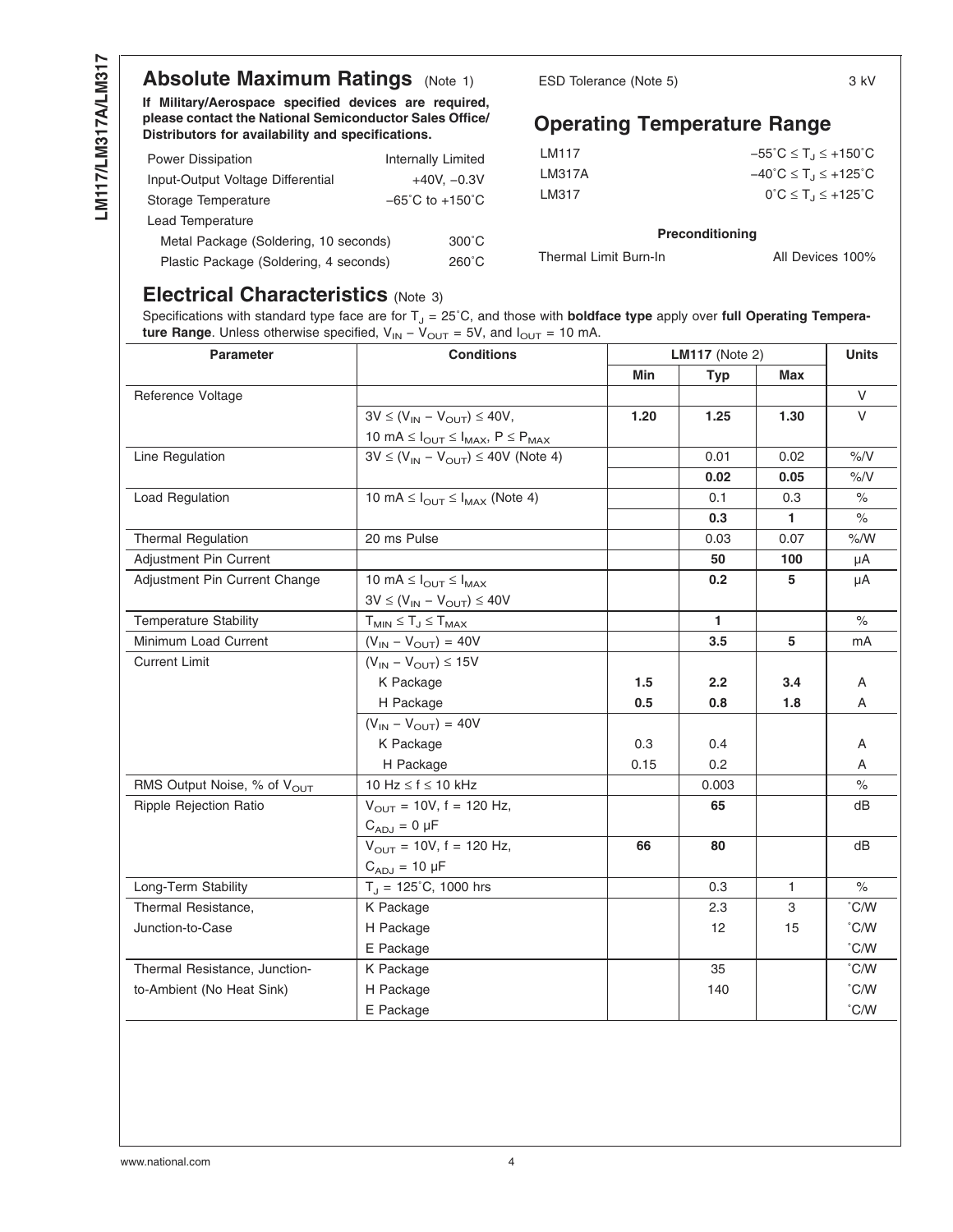### <span id="page-4-0"></span>**Electrical Characteristics** (Note 3)

Specifications with standard type face are for T<sub>J</sub> = 25°C, and those with **boldface type** apply over **full Operating Temperature Range.** Unless otherwise specified,  $V_{\text{IN}} - V_{\text{OUT}} = 5V$ , and  $I_{\text{OUT}} = 10$  mA.

| <b>Parameter</b>                        | $\cup$<br>$\cup$<br><b>Conditions</b>                                           | <b>LM317A</b> |              |              | <b>LM317</b> |                  | <b>Units</b> |                      |
|-----------------------------------------|---------------------------------------------------------------------------------|---------------|--------------|--------------|--------------|------------------|--------------|----------------------|
|                                         |                                                                                 | Min           | <b>Typ</b>   | Max          | Min          | <b>Typ</b>       | Max          |                      |
| Reference Voltage                       |                                                                                 | 1.238         | 1.250        | 1.262        |              |                  |              | V                    |
|                                         | $3V \leq (V_{IN} - V_{OUT}) \leq 40V,$                                          | 1.225         | 1.250        | 1.270        | 1.20         | 1.25             | 1.30         | V                    |
|                                         | 10 mA $\leq$ $I_{\text{OUT}} \leq$ $I_{\text{MAX}}$ , $P \leq$ $P_{\text{MAX}}$ |               |              |              |              |                  |              |                      |
| Line Regulation                         | $3V \le (V_{IN} - V_{OUT}) \le 40V$ (Note 4)                                    |               | 0.005        | 0.01         |              | 0.01             | 0.04         | $\%$ /V              |
|                                         |                                                                                 |               | 0.01         | 0.02         |              | 0.02             | 0.07         | %N                   |
| <b>Load Regulation</b>                  | 10 mA $\leq$ $I_{\text{OUT}} \leq$ $I_{\text{MAX}}$ (Note 4)                    |               | 0.1          | 0.5          |              | 0.1              | 0.5          | $\%$                 |
|                                         |                                                                                 |               | 0.3          | 1.           |              | 0.3              | 1.5          | $\frac{1}{\sqrt{2}}$ |
| <b>Thermal Regulation</b>               | 20 ms Pulse                                                                     |               | 0.04         | 0.07         |              | 0.04             | 0.07         | $\%$ /W              |
| <b>Adjustment Pin Current</b>           |                                                                                 |               | 50           | 100          |              | 50               | 100          | μA                   |
| <b>Adjustment Pin Current</b>           | 10 mA $\leq$ $I_{OUT}$ $\leq$ $I_{MAX}$                                         |               | 0.2          | 5            |              | 0.2              | 5            | μA                   |
| Change                                  | $3V \leq (V_{IN} - V_{OUT}) \leq 40V$                                           |               |              |              |              |                  |              |                      |
| <b>Temperature Stability</b>            | $T_{MIN} \leq T_J \leq T_{MAX}$                                                 |               | $\mathbf{1}$ |              |              | 1                |              | $\%$                 |
| Minimum Load Current                    | $(V_{IN} - V_{OUT}) = 40V$                                                      |               | 3.5          | 10           |              | 3.5              | 10           | mA                   |
| <b>Current Limit</b>                    | $(V_{IN} - V_{OUT}) \leq 15V$                                                   |               |              |              |              |                  |              |                      |
|                                         | K, T, S Packages                                                                | 1.5           | 2.2          | 3.4          | 1.5          | $2.2\phantom{0}$ | 3.4          | A                    |
|                                         | H Package                                                                       | 0.5           | 0.8          | 1.8          | 0.5          | 0.8              | 1.8          | A                    |
|                                         | MP Package                                                                      | 1.5           | 2.2          | 3.4          | 1.5          | 2.2              | 3.4          | Α                    |
|                                         | $(V_{IN} - V_{OUT}) = 40V$                                                      |               |              |              |              |                  |              |                      |
|                                         | K, T, S Packages                                                                | 0.15          | 0.4          |              | 0.15         | 0.4              |              | Α                    |
|                                         | H Package                                                                       | 0.075         | 0.2          |              | 0.075        | 0.2              |              | Α                    |
|                                         | MP Package                                                                      | 0.55          | 0.4          |              | 0.15         | 0.4              |              | Α                    |
| RMS Output Noise, % of V <sub>OUT</sub> | 10 Hz $\leq$ f $\leq$ 10 kHz                                                    |               | 0.003        |              |              | 0.003            |              | $\%$                 |
| <b>Ripple Rejection Ratio</b>           | $V_{OUT}$ = 10V, f = 120 Hz,                                                    |               | 65           |              |              | 65               |              | dB                   |
|                                         | $C_{ADJ} = 0 \mu F$                                                             |               |              |              |              |                  |              |                      |
|                                         | $V_{OUT}$ = 10V, f = 120 Hz,                                                    | 66            | 80           |              | 66           | 80               |              | dB                   |
|                                         | $C_{ADJ} = 10 \mu F$                                                            |               |              |              |              |                  |              |                      |
| Long-Term Stability                     | $T_{J}$ = 125°C, 1000 hrs                                                       |               | 0.3          | $\mathbf{1}$ |              | 0.3              | $\mathbf{1}$ | $\%$                 |
| Thermal Resistance,                     | K Package                                                                       |               |              |              |              | 2.3              | 3            | °C/W                 |
| Junction-to-Case                        | <b>MDT Package</b>                                                              |               |              |              |              | 5                |              | °C/W                 |
|                                         | H Package                                                                       |               | 12           | 15           |              | 12               | 15           | $\degree$ C/W        |
|                                         | T Package                                                                       |               | 4            | 5            |              | 4                |              | $\degree$ C/W        |
|                                         | MP Package                                                                      |               | 23.5         |              |              | 23.5             |              | °C/W                 |
| Thermal Resistance,                     | K Package                                                                       |               | 35           |              |              | 35               |              | $\degree$ C/W        |
| Junction-to-Ambient (No Heat            | MDT Package(Note 6)                                                             |               |              |              |              | 92               |              | °C/W                 |
| Sink)                                   | H Package                                                                       |               | 140          |              |              | 140              |              | °C/W                 |
|                                         | T Package                                                                       |               | 50           |              |              | 50               |              | °C/W                 |
|                                         | S Package (Note 6)                                                              |               | 50           |              |              | 50               |              | $\degree$ C/W        |

**Note 1:** Absolute Maximum Ratings indicate limits beyond which damage to the device may occur. Operating Ratings indicate conditions for which the device is intended to be functional, but do not guarantee specific performance limits. For guaranteed specifications and test conditions, see the Electrical Characteristics. The guaranteed specifications apply only for the test conditions listed.

**Note 2:** Refer to RETS117H drawing for the LM117H, or the RETS117K for the LM117K military specifications.

**Note 3:** Although power dissipation is internally limited, these specifications are applicable for maximum power dissipations of 2W for the TO-39 and SOT-223 and 20W for the TO-3, TO-220, and TO-263. I<sub>MAX</sub> is 1.5A for the TO-3, TO-220, and TO-263 packages, 0.5A for the TO-39 package and 1A for the SOT-223 Package. All limits (i.e., the numbers in the Min. and Max. columns) are guaranteed to National's AOQL (Average Outgoing Quality Level).

**Note 4:** Regulation is measured at a constant junction temperature, using pulse testing with a low duty cycle. Changes in output voltage due to heating effects are covered under the specifications for thermal regulation.

**Note 5:** Human body model, 100 pF discharged through a 1.5 kΩ resistor.

**Note 6:** If the TO-263 or TO-252 packages are used, the thermal resistance can be reduced by increasing the PC board copper area thermally connected to the package. Using 0.5 square inches of copper area. θ<sub>JA</sub> is 50°C/W; with 1 square inch of copper area, θ<sub>JA</sub> is 37°C/W; and with 1.6 or more square inches of copper area, θ<sub>JA</sub> is 32°C/W. If the SOT-223 package is used, the thermal resistance can be reduced by increasing the PC board copper area (see applications hints for heatsinking).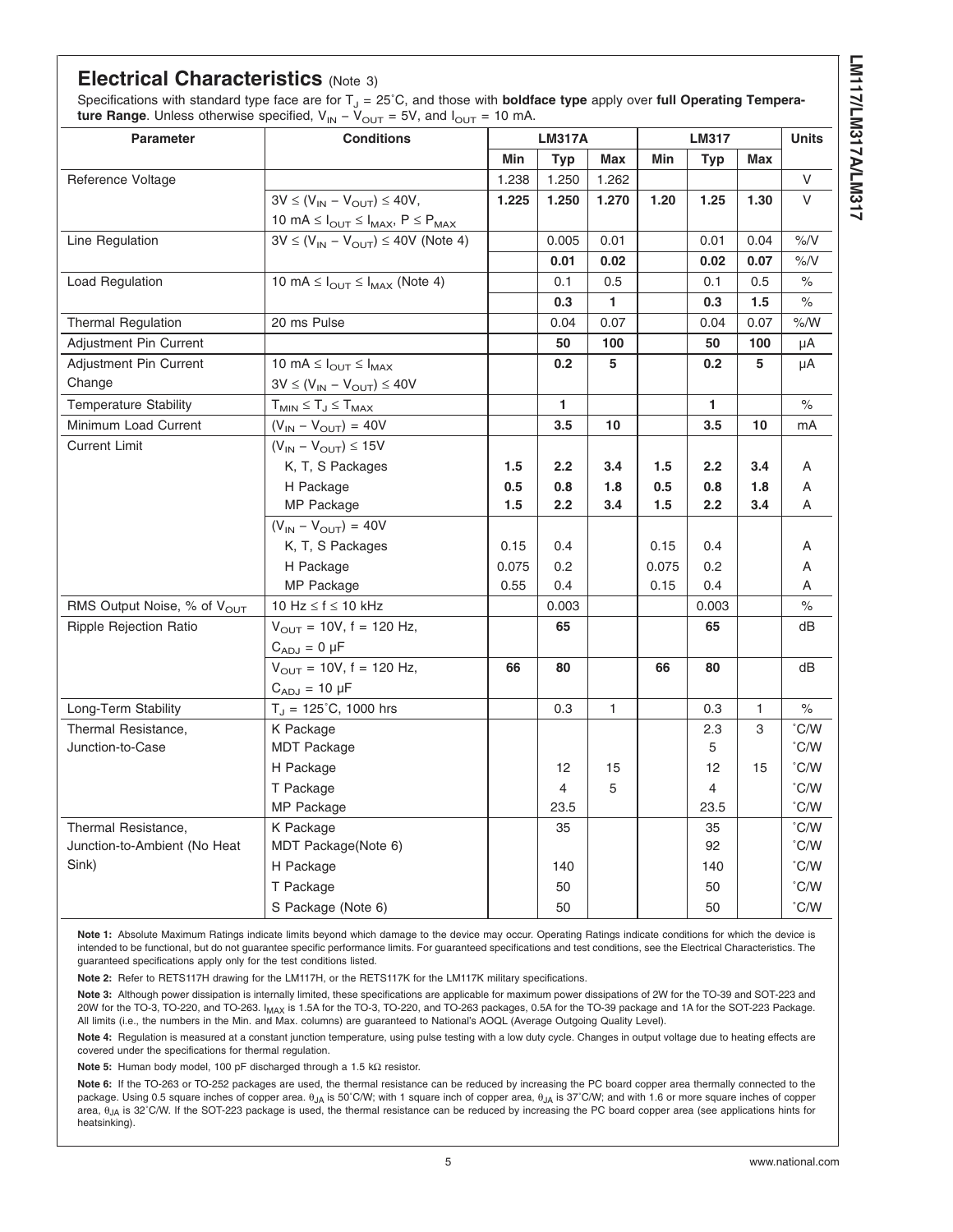

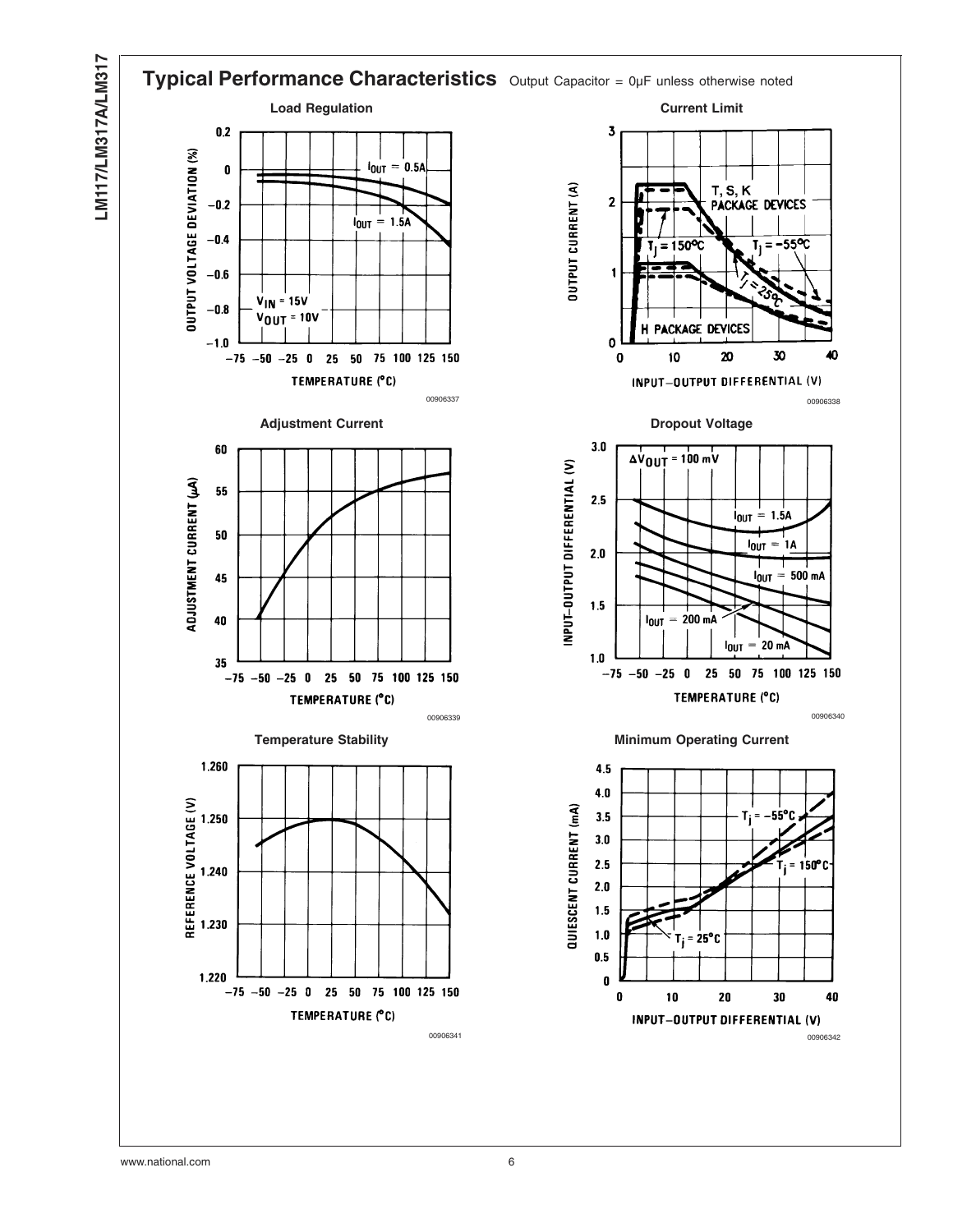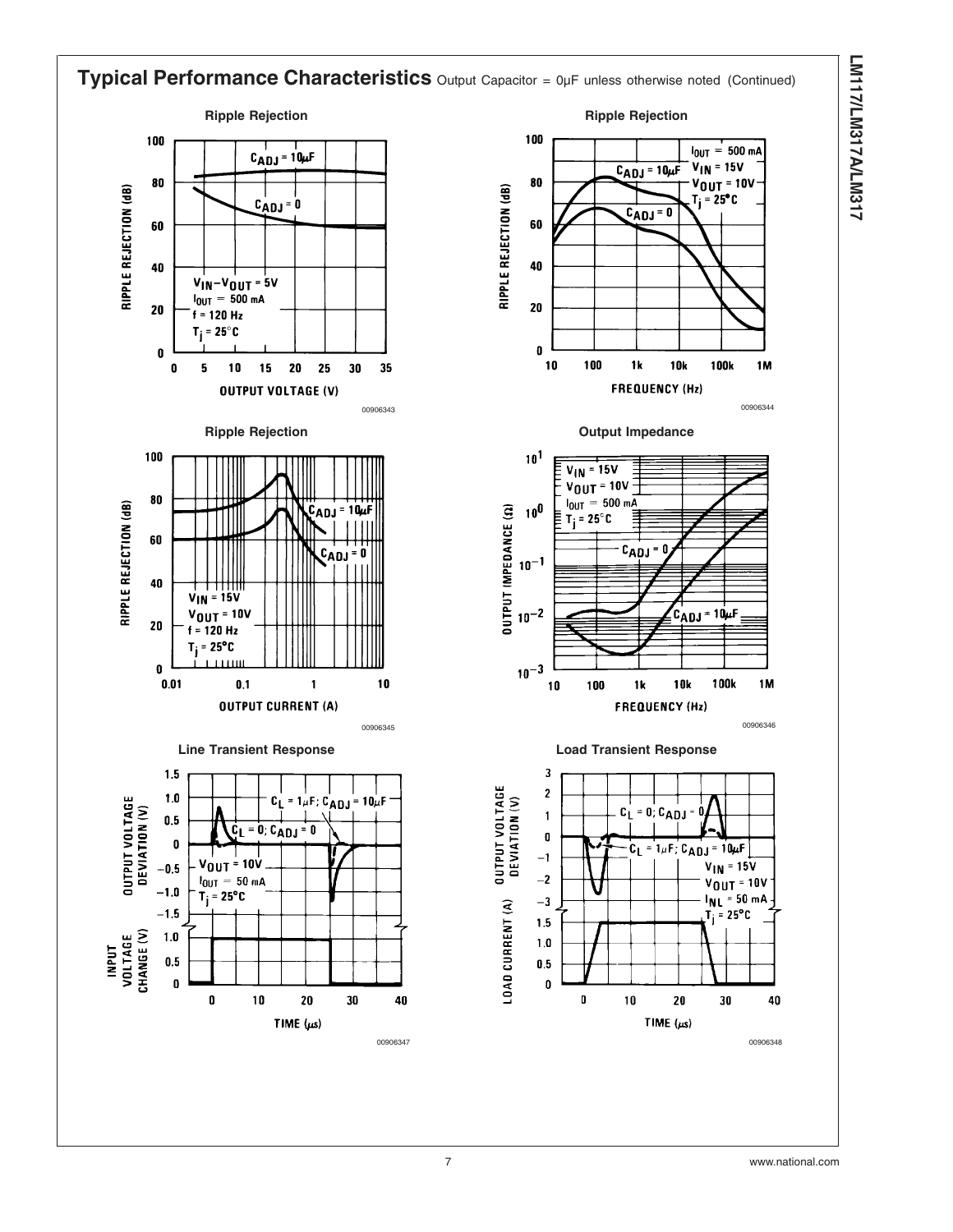#### **Application Hints**

In operation, the LM117 develops a nominal 1.25V reference voltage,  $V_{REF}$ , between the output and adjustment terminal. The reference voltage is impressed across program resistor R1 and, since the voltage is constant, a constant current  $I_1$ then flows through the output set resistor R2, giving an output voltage of

$$
V_{OUT} = V_{REF} \left( 1 + \frac{R2}{R1} \right) + I_{ADJ}R2
$$



#### **FIGURE 1.**

Since the 100µA current from the adjustment terminal represents an error term, the LM117 was designed to minimize  $I_{AD,J}$  and make it very constant with line and load changes. To do this, all quiescent operating current is returned to the output establishing a minimum load current requirement. If there is insufficient load on the output, the output will rise.

#### **EXTERNAL CAPACITORS**

An input bypass capacitor is recommended. A 0.1µF disc or 1µF solid tantalum on the input is suitable input bypassing for almost all applications. The device is more sensitive to the absence of input bypassing when adjustment or output capacitors are used but the above values will eliminate the possibility of problems.

The adjustment terminal can be bypassed to ground on the LM117 to improve ripple rejection. This bypass capacitor prevents ripple from being amplified as the output voltage is increased. With a 10µF bypass capacitor 80dB ripple rejection is obtainable at any output level. Increases over 10µF do not appreciably improve the ripple rejection at frequencies above 120Hz. If the bypass capacitor is used, it is sometimes necessary to include protection diodes to prevent the capacitor from discharging through internal low current paths and damaging the device.

In general, the best type of capacitors to use is solid tantalum. Solid tantalum capacitors have low impedance even at high frequencies. Depending upon capacitor construction, it takes about 25µF in aluminum electrolytic to equal 1µF solid tantalum at high frequencies. Ceramic capacitors are also good at high frequencies; but some types have a large decrease in capacitance at frequencies around 0.5MHz. For this reason, 0.01µF disc may seem to work better than a 0.1µF disc as a bypass.

Although the LM117 is stable with no output capacitors, like any feedback circuit, certain values of external capacitance can cause excessive ringing. This occurs with values between 500 pF and 5000 pF. A 1µF solid tantalum (or 25µF aluminum electrolytic) on the output swamps this effect and insures stability. Any increase of the load capacitance larger than 10µF will merely improve the loop stability and output impedance.

#### **LOAD REGULATION**

The LM117 is capable of providing extremely good load regulation but a few precautions are needed to obtain maximum performance. The current set resistor connected between the adjustment terminal and the output terminal (usually 240Ω) should be tied directly to the output (case) of the regulator rather than near the load. This eliminates line drops from appearing effectively in series with the reference and degrading regulation. For example, a 15V regulator with  $0.05\Omega$  resistance between the regulator and load will have a load regulation due to line resistance of 0.05Ω x  $I_1$ . If the set resistor is connected near the load the effective line resistance will be  $0.05Ω$  (1 + R2/R1) or in this case, 11.5 times worse.

*Figure 2* shows the effect of resistance between the regulator and 240Ω set resistor.



#### **FIGURE 2. Regulator with Line Resistance in Output Lead**

With the TO-3 package, it is easy to minimize the resistance from the case to the set resistor, by using two separate leads to the case. However, with the TO-39 package, care should be taken to minimize the wire length of the output lead. The ground of R2 can be returned near the ground of the load to provide remote ground sensing and improve load regulation.

#### **PROTECTION DIODES**

When external capacitors are used with *any* IC regulator it is sometimes necessary to add protection diodes to prevent the capacitors from discharging through low current points into the regulator. Most 10µF capacitors have low enough internal series resistance to deliver 20A spikes when shorted. Although the surge is short, there is enough energy to damage parts of the IC.

When an output capacitor is connected to a regulator and the input is shorted, the output capacitor will discharge into the output of the regulator. The discharge current depends on the value of the capacitor, the output voltage of the regulator, and the rate of decrease of  $V_{IN}$ . In the LM117, this discharge path is through a large junction that is able to sustain 15A surge with no problem. This is not true of other types of positive regulators. For output capacitors of 25µF or less, there is no need to use diodes.

The bypass capacitor on the adjustment terminal can discharge through a low current junction. Discharge occurs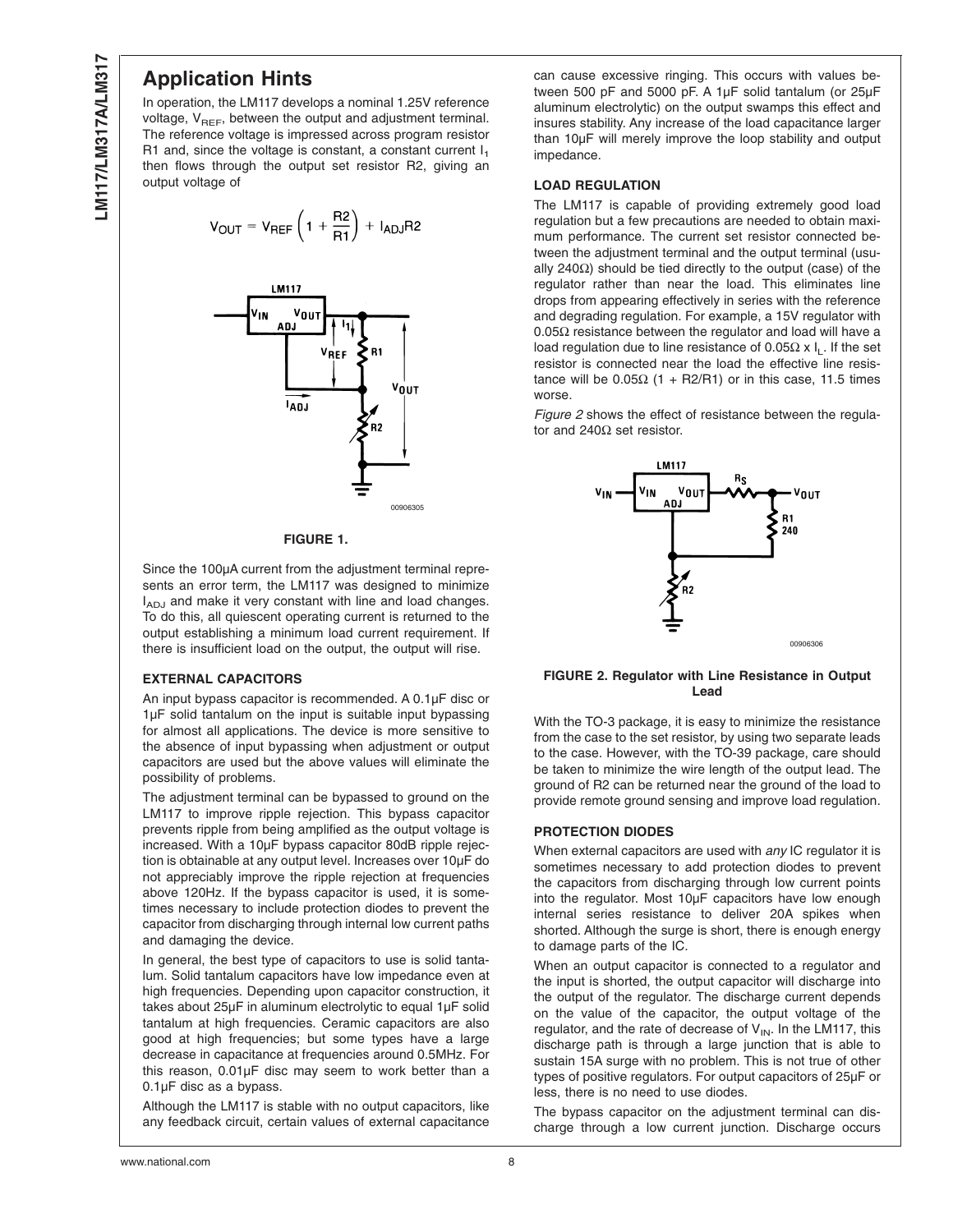## **Application Hints** (Continued)

when *either* the input or output is shorted. Internal to the LM117 is a 50Ω resistor which limits the peak discharge current. No protection is needed for output voltages of 25V or less and 10µF capacitance. *Figure 3* shows an LM117 with protection diodes included for use with outputs greater than 25V and high values of output capacitance.



D1 protects against C1

D2 protects against C2

#### **FIGURE 3. Regulator with Protection Diodes**

When a value for  $\theta_{(H-A)}$  is found using the equation shown, *a heatsink must be selected that has a value that is less than or equal to this number.*

 $\theta$ <sub>(H−A)</sub> is specified numerically by the heatsink manufacturer in the catalog, or shown in a curve that plots temperature rise vs power dissipation for the heatsink.

#### **HEATSINKING TO-263, SOT-223 AND TO-252 PACKAGE PARTS**

The TO-263 ("S"), SOT-223 ("MP") and TO-252 ("DT") packages use a copper plane on the PCB and the PCB itself as a heatsink. To optimize the heat sinking ability of the plane and PCB, solder the tab of the package to the plane.

*Figure 4* shows for the TO-263 the measured values of  $\theta_{(J-A)}$ for different copper area sizes using a typical PCB with 1 ounce copper *and no solder mask over the copper area used for heatsinking.*



**FIGURE 4.** θ**(J−A) vs Copper (1 ounce) Area for the TO-263 Package**

As shown in the figure, increasing the copper area beyond 1 square inch produces very little improvement. It should also be observed that the minimum value of  $\theta_{(J-A)}$  for the TO-263 package mounted to a PCB is 32˚C/W.

As a design aid, *Figure 5* shows the maximum allowable power dissipation compared to ambient temperature for the TO-263 device (assuming  $\theta_{(\mathsf{J-A})}$  is 35˚C/W and the maximum junction temperature is 125˚C).



#### **FIGURE 5. Maximum Power Dissipation vs T<sub>AMB</sub> for the TO-263 Package**

*[Figure 6](#page-9-0)* and *[Figure 7](#page-9-0)* show the information for the SOT-223 package. *[Figure 7](#page-9-0)* assumes a θ(J−A) of 74˚C/W for 1 ounce copper and 51˚C/W for 2 ounce copper and a maximum junction temperature of 125˚C.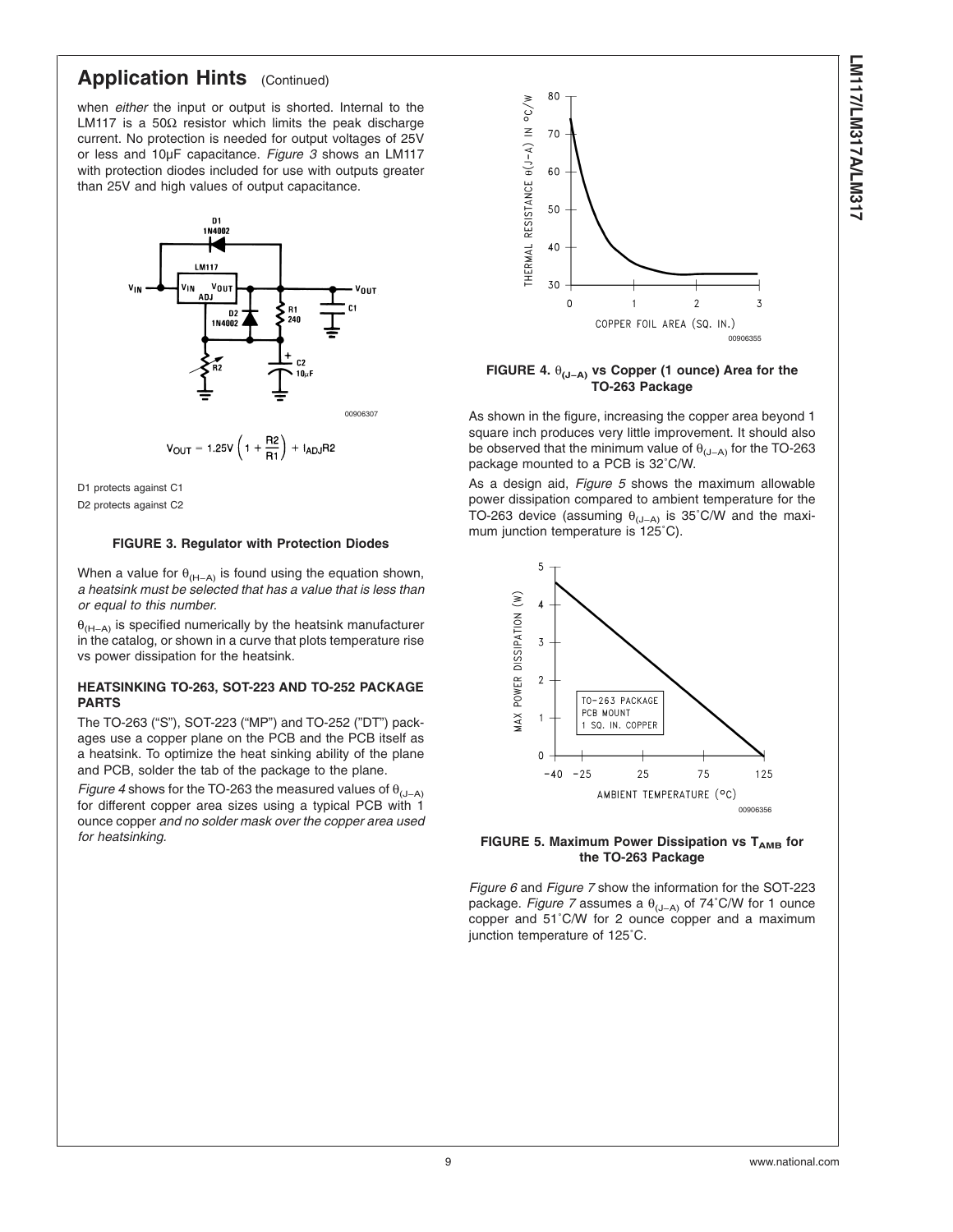#### <span id="page-9-0"></span>**Application Hints** (Continued) 200  $\sim$  C/W THERMAL RESISTANCE  $\theta(J-A)$  IN 170 140 110 80 50  $\overline{2}$  $\overline{3}$  $\mathbf 0$ COPPER FOIL AREA (SQ. IN.) 00906357

**FIGURE 6.** θ**(J−A) vs Copper (2 ounce) Area for the SOT-223 Package**



#### **FIGURE 7. Maximum Power Dissipation vs T<sub>AMB</sub> for the SOT-223 Package**

The LM317 regulators have internal thermal shutdown to protect the device from over-heating. Under all possible operating conditions, the junction temperature of the LM317 must be within the range of 0˚C to 125˚C. A heatsink may be required depending on the maximum power dissipation and maximum ambient temperature of the application. To determine if a heatsink is needed, the power dissipated by the regulator,  $P_D$ , must be calculated:

$$
I_{IN} = I_L + I_G
$$

$$
P_D = (V_{IN} - V_{OUT}) I_L + V_{IN} I_G
$$

*Figure 8* shows the voltage and currents which are present in the circuit.



#### **FIGURE 8. Power Dissipation Diagram**

The next parameter which must be calculated is the maximum allowable temperature rise,  $T_R(max)$ :

 $T_R(max) = T_J(max) - T_A(max)$ 

where  $T_{\text{J}}$ (max) is the maximum allowable junction temperature (125°C), and  $T_A(max)$  is the maximum ambient temperature which will be encountered in the application.

Using the calculated values for  $T_R(max)$  and  $P_D$ , the maximum allowable value for the junction-to-ambient thermal resistance  $(\theta_{JA})$  can be calculated:

 $\theta_{JA} = T_R(max)/P_D$ 

If the maximum allowable value for  $\theta_{JA}$  is found to be ≥92˚C/W (Typical Rated Value) for TO-252 package, no heatsink is needed since the package alone will dissipate enough heat to satisfy these requirements. If the calculated value for  $\theta_{JA}$  falls below these limits, a heatsink is required.

As a design aid, *Table 1* shows the value of the  $\theta_{JA}$  of TO-252 for different heatsink area. The copper patterns that we used to measure these  $\theta_{JA}$ s are shown at the end of the Application Notes Section. *[Figure 9](#page-10-0)* reflects the same test results as what are in the *Table 1*

*[Figure 10](#page-10-0)* shows the maximum allowable power dissipation vs. ambient temperature for the TO-252 device. *[Figure 11](#page-11-0)* shows the maximum allowable power dissipation vs. copper area (in<sup>2</sup>) for the TO-252 device. Please see AN1028 for power enhancement techniques to be used with SOT-223 and TO-252 packages.

|  |  |  | TABLE 1. $\theta_{JA}$ Different Heatsink Area |  |
|--|--|--|------------------------------------------------|--|
|--|--|--|------------------------------------------------|--|

| Layout | <b>Copper Area</b>  | <b>Thermal Resistance</b>      |                                    |
|--------|---------------------|--------------------------------|------------------------------------|
|        | Top Side $(in^2)^*$ | Bottom Side (in <sup>2</sup> ) | $(\theta_{JA}^{\circ}$ C/W) TO-252 |
|        | 0.0123              |                                | 103                                |
| 2      | 0.066               |                                | 87                                 |
| 3      | 0.3                 |                                | 60                                 |
| 4      | 0.53                |                                | 54                                 |
| 5      | 0.76                |                                | 52                                 |
| 6      |                     |                                | 47                                 |
|        |                     | 0.2                            | 84                                 |
| 8      | 0                   | 0.4                            | 70                                 |
| 9      |                     | 0.6                            | 63                                 |

www.national.com 10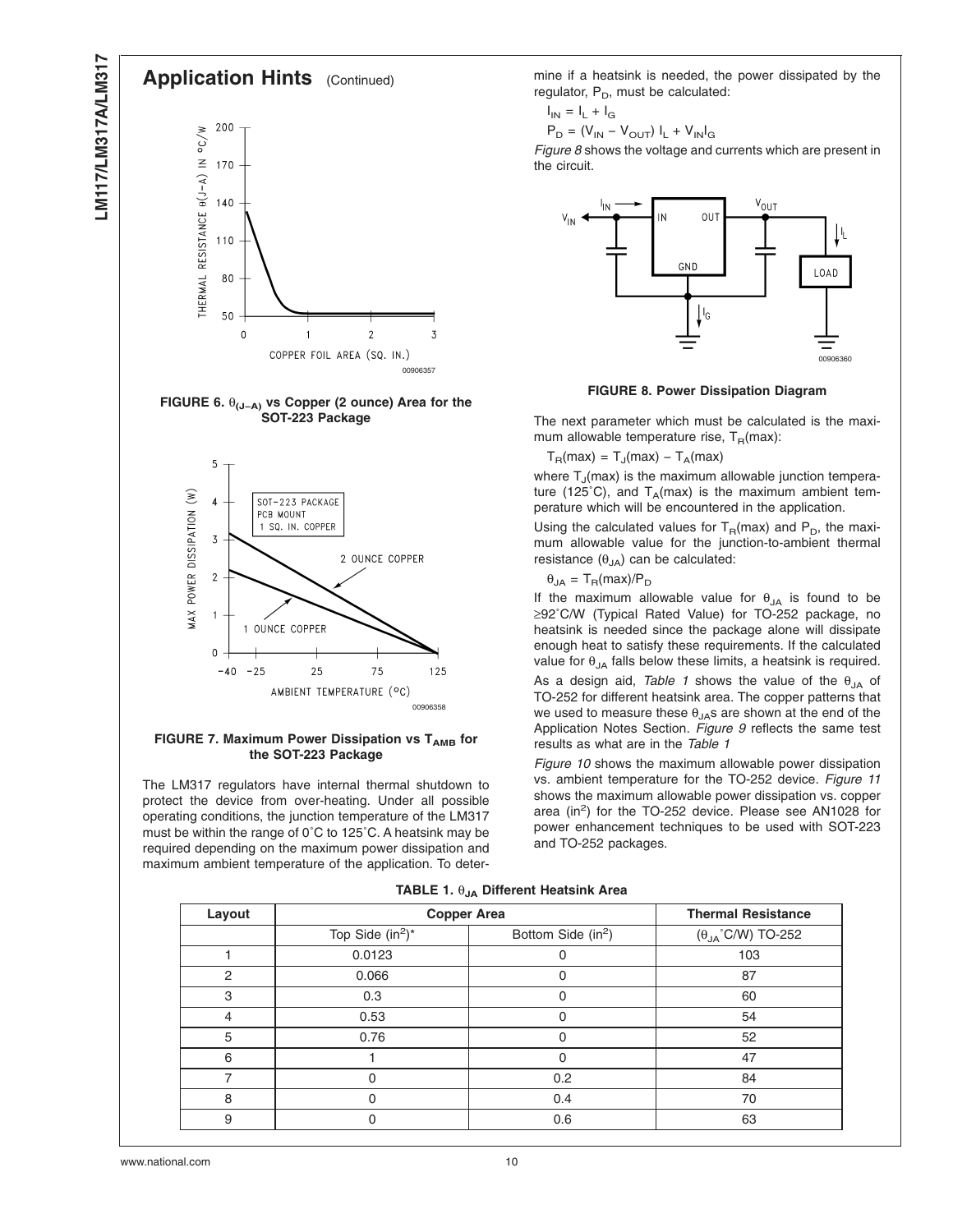# LM117/LM317A/LM317 **LM117/LM317A/LM317**

## <span id="page-10-0"></span>**Application Hints** (Continued)

**TABLE 1.** θ**JA Different Heatsink Area** (Continued)

| Layout |       | <b>Copper Area</b> |    |
|--------|-------|--------------------|----|
| 10     |       | 0.8                | 57 |
| 11     |       |                    | 57 |
| 12     | 0.066 | 0.066              | 89 |
| 13     | 0.175 | 0.175              | 72 |
| 14     | 0.284 | 0.284              | 61 |
| 15     | 0.392 | 0.392              | 55 |
| 16     | 0.5   | 0.5                | 53 |

**Note:** \* Tab of device attached to topside of copper.



**FIGURE 9.** θ**JA vs 2oz Copper Area for TO-252**



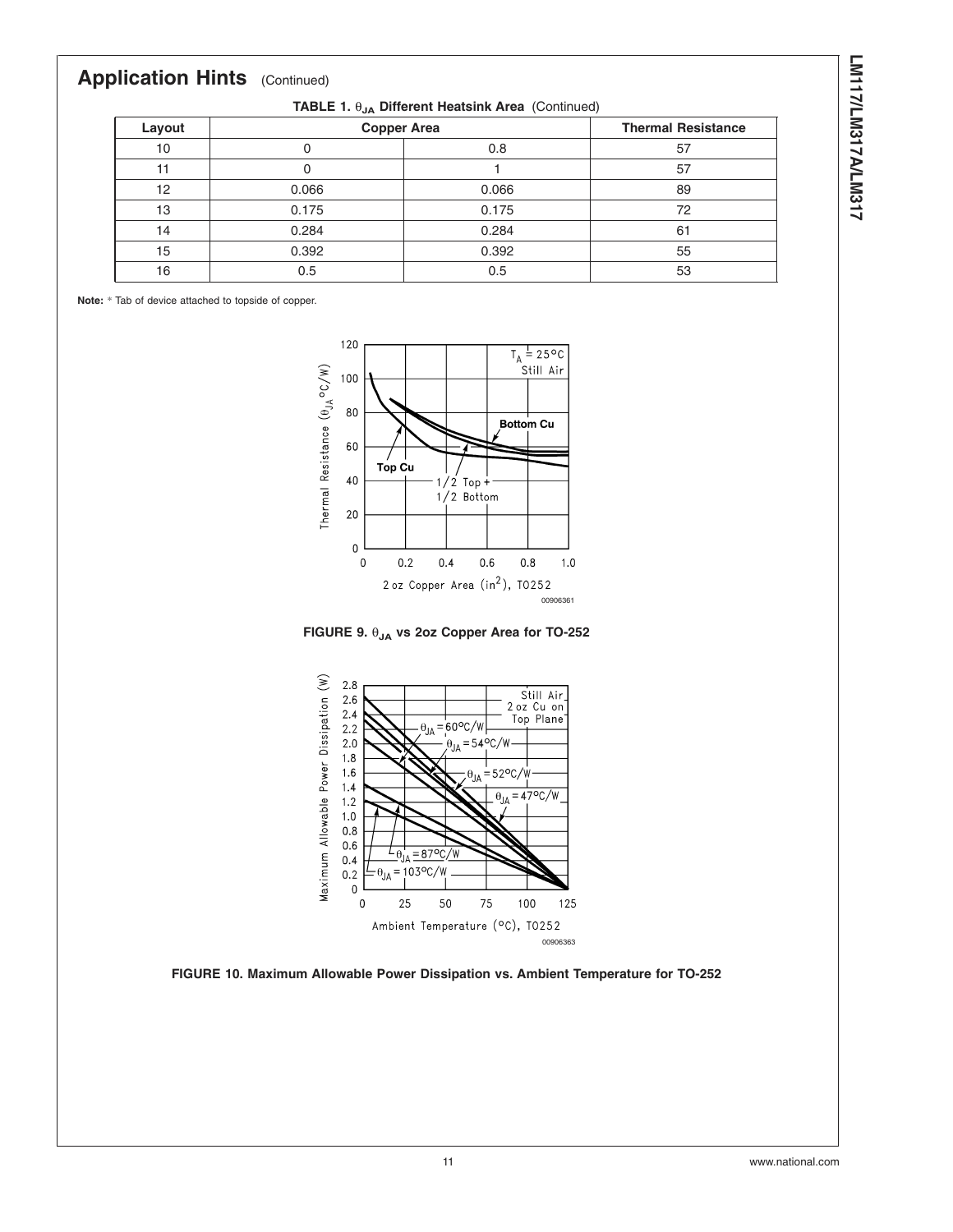# <span id="page-11-0"></span>**Application Hints** (Continued)



**FIGURE 11. Maximum Allowable Power Dissipation vs. 2oz Copper Area for TO-252**



**FIGURE 12. Top View of the Thermal Test Pattern in Actual Scale**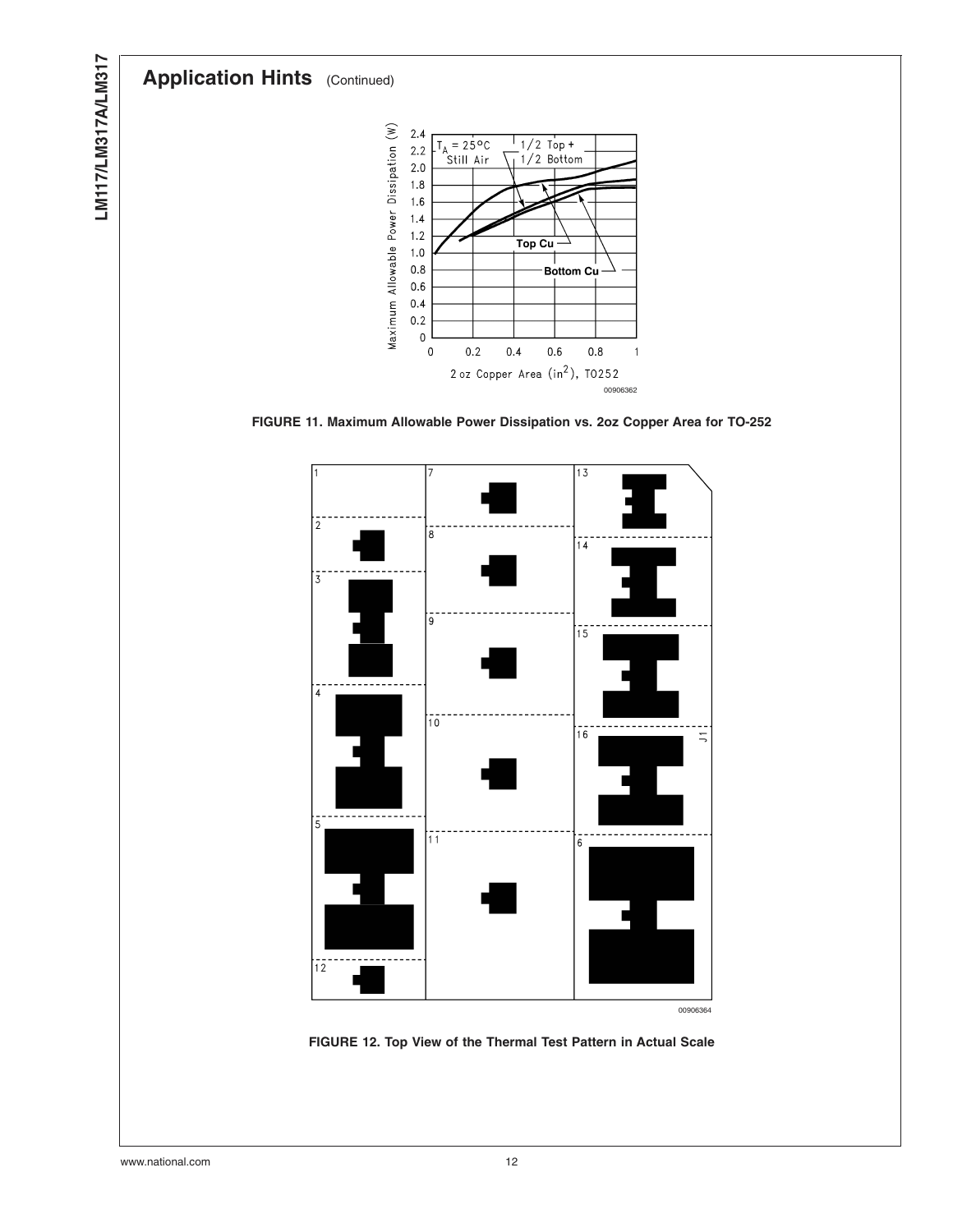

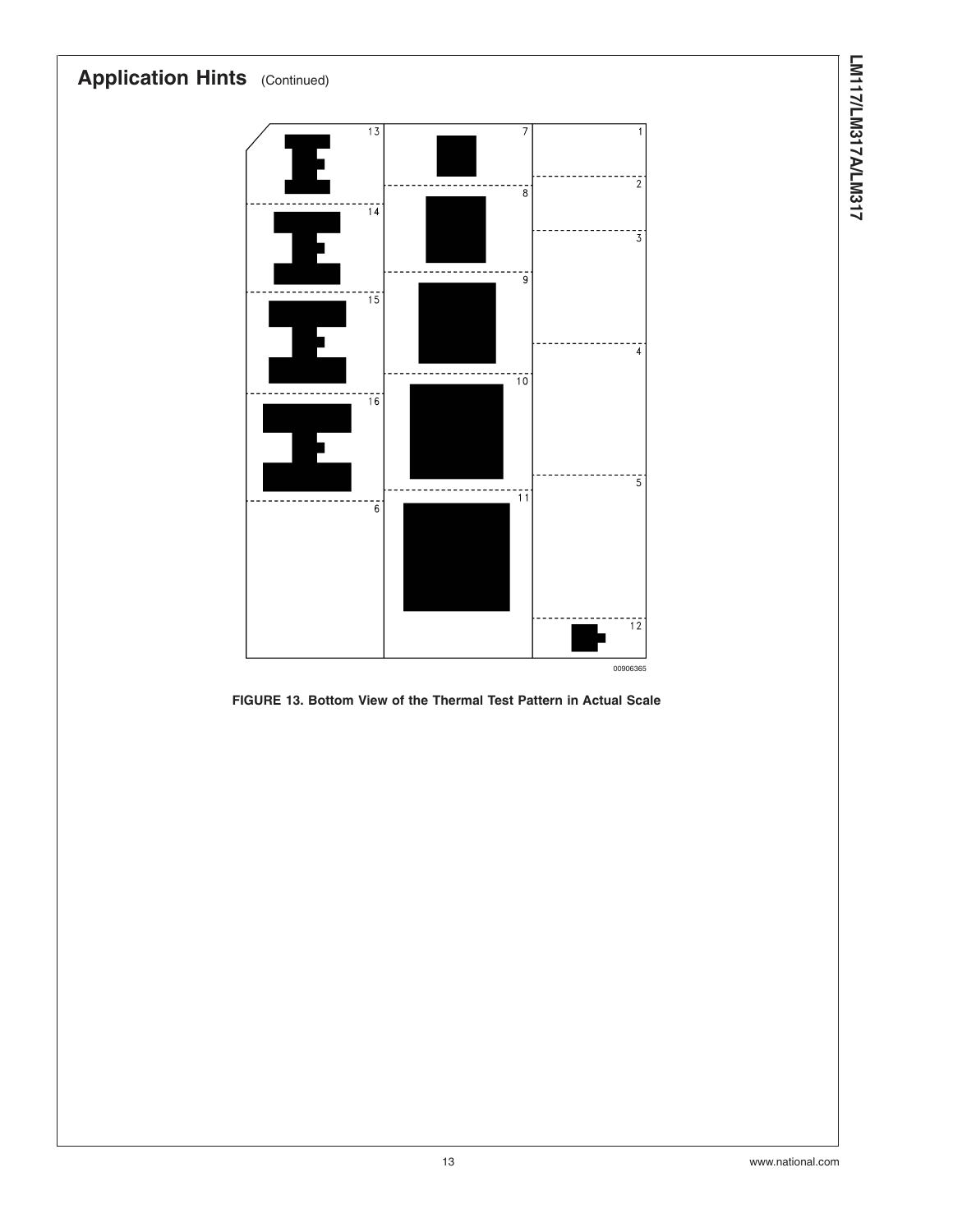LM117/LM317A/LM317 **LM117/LM317A/LM317**



**5V Logic Regulator with Electronic Shutdown\***



\*Min. output  $\approx$  1.2V





†Solid tantalum

\*Discharges C1 if output is shorted to ground

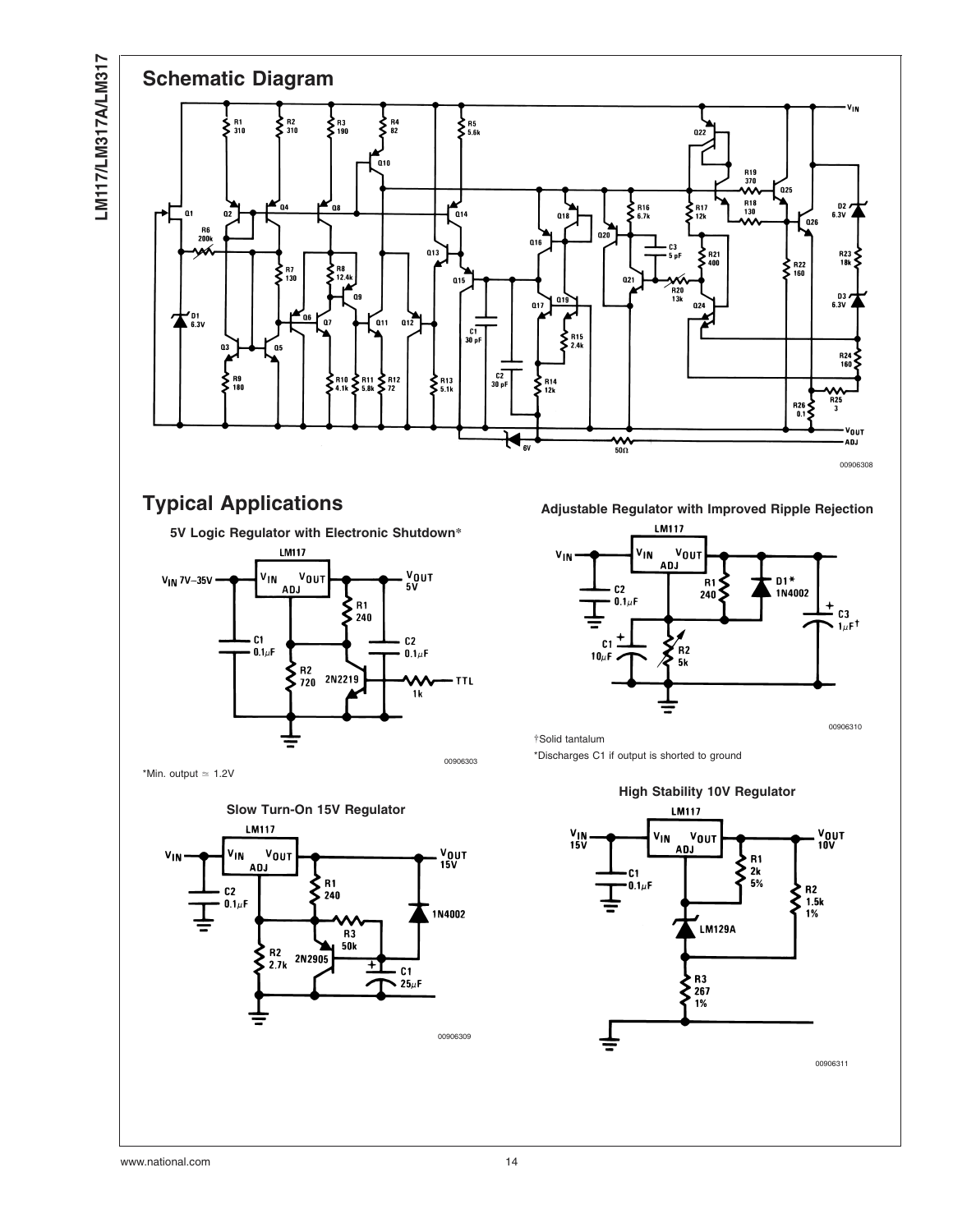

‡Optional — improves ripple rejection †Solid tantalum \*Minimum load current = 30 mA



Full output current not available at high input-output voltages

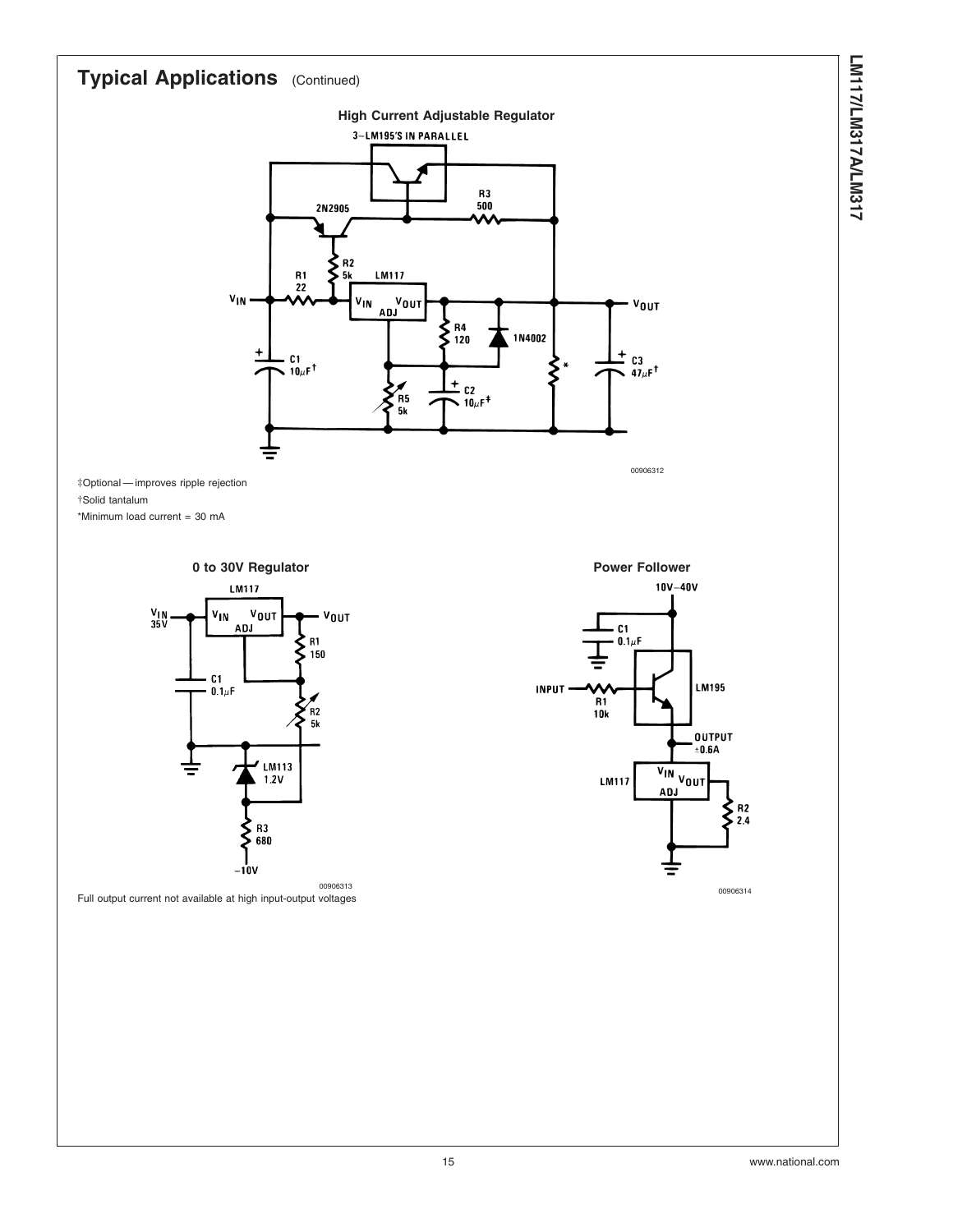**LM117/LM317A/LM317**

LM117/LM317A/LM317

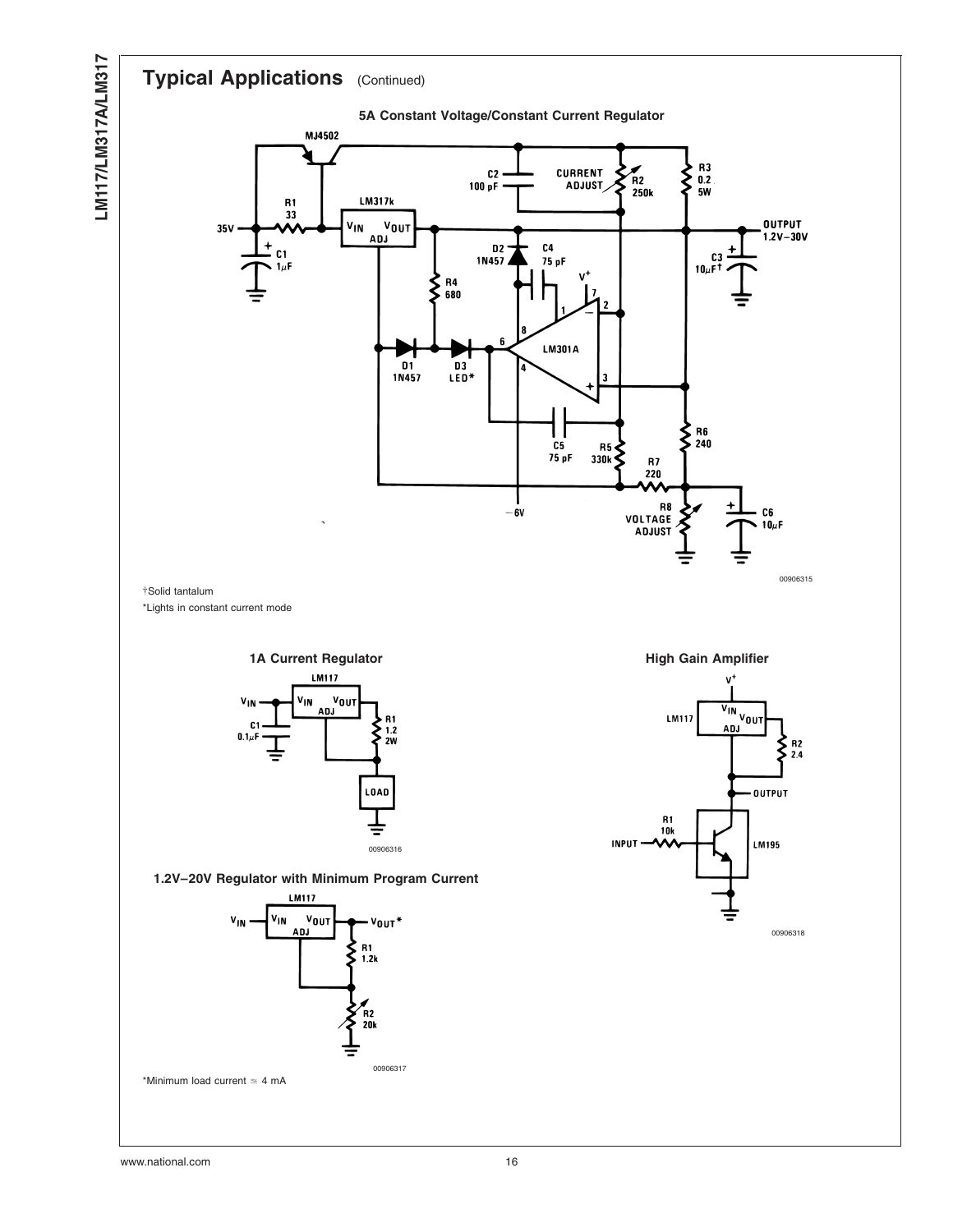

00906319

†Solid tantalum

\*Core — Arnold A-254168-2 60 turns



†Solid tantalum \*Core — Arnold A-254168-2 60 turns

**Precision Current Limiter**

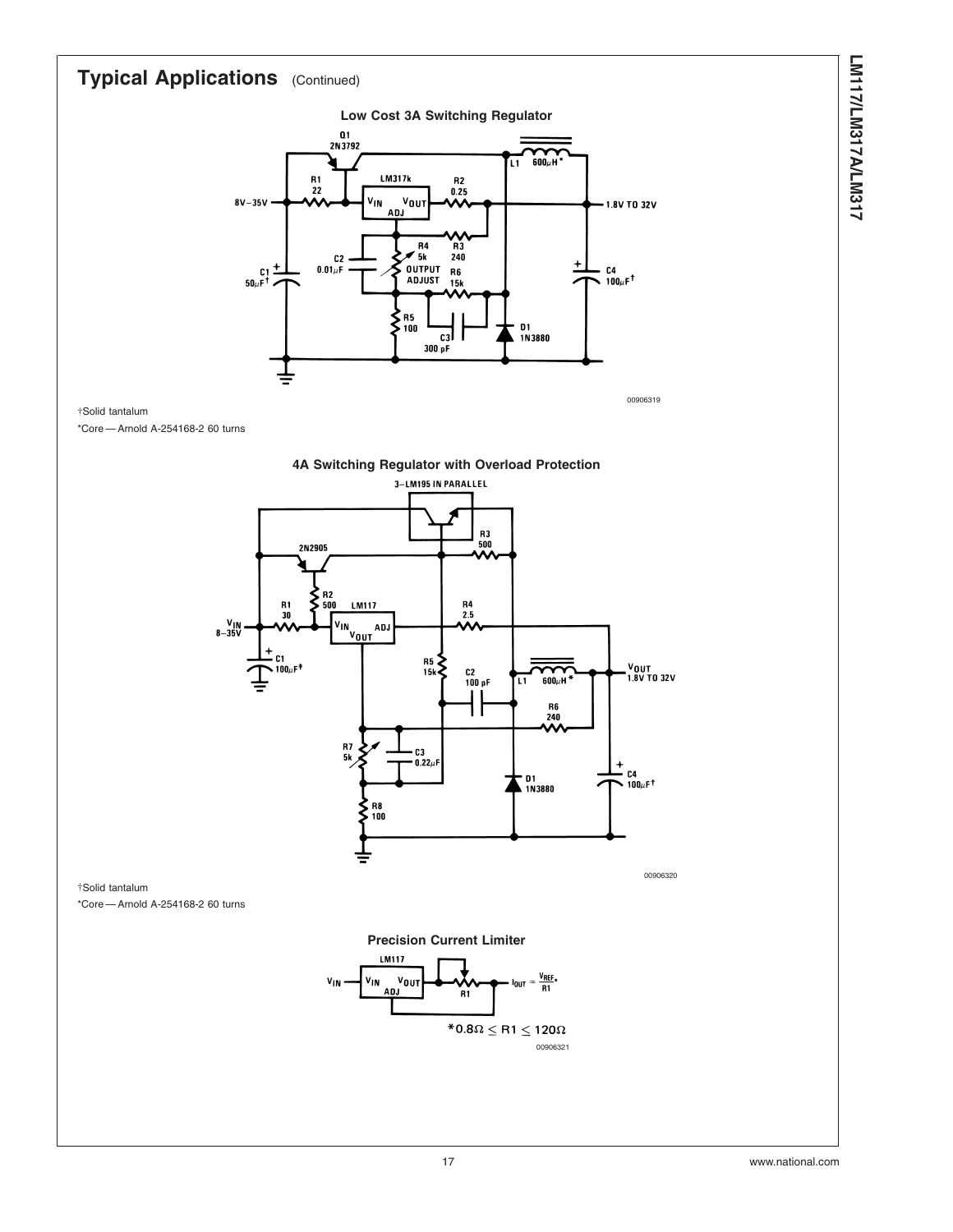

**LM117/LM317A/LM317**

LM117/LM317A/LM317



**Current Limited Voltage Regulator**



-Short circuit current is approximately  $\frac{600 \text{ mV}}{R3}$ , or 120 mA

(Compared to LM117's higher current limit)

— At 50 mA output only  $\frac{3}{4}$  volt of drop occurs in  $R_3$  and  $R_4$ 



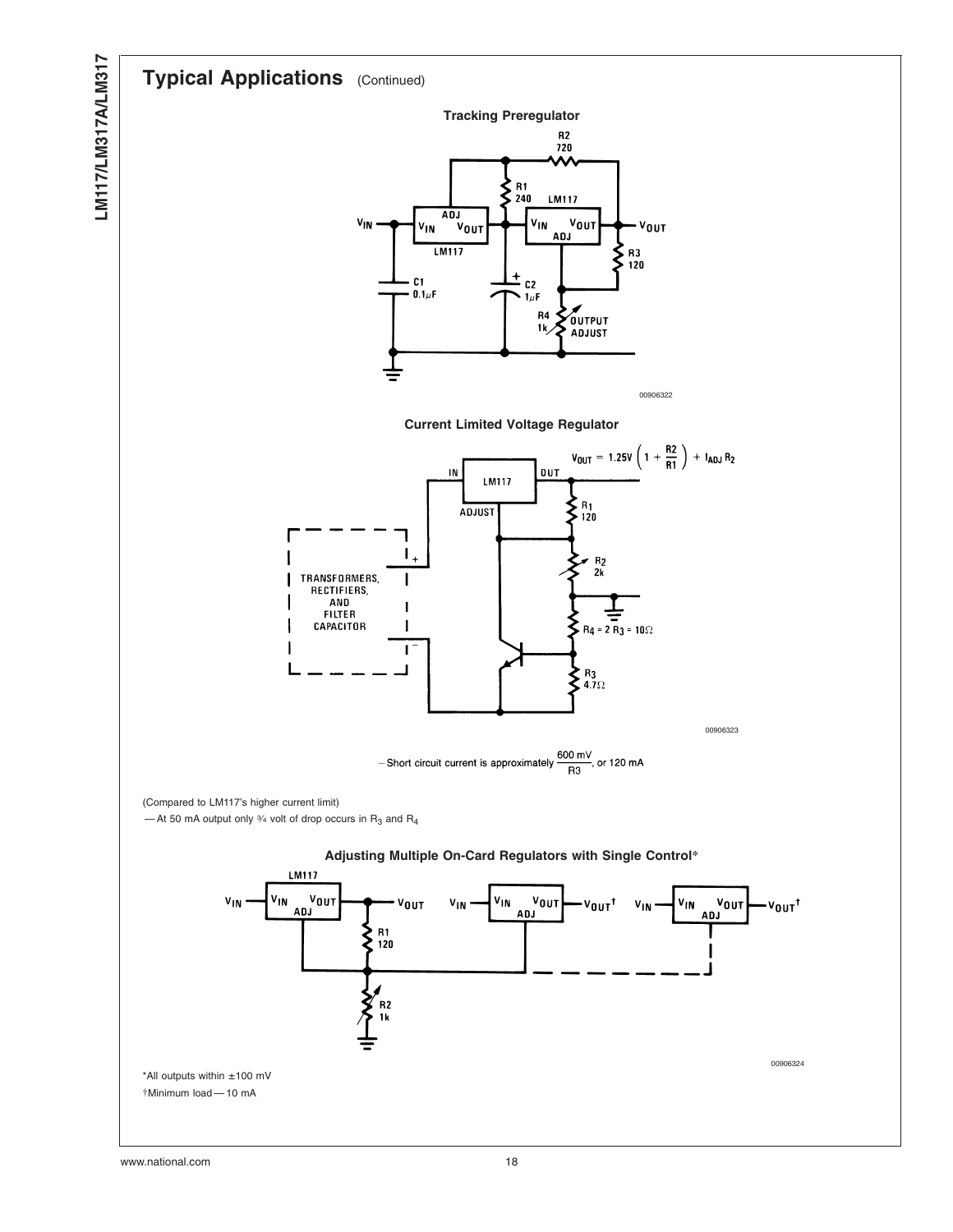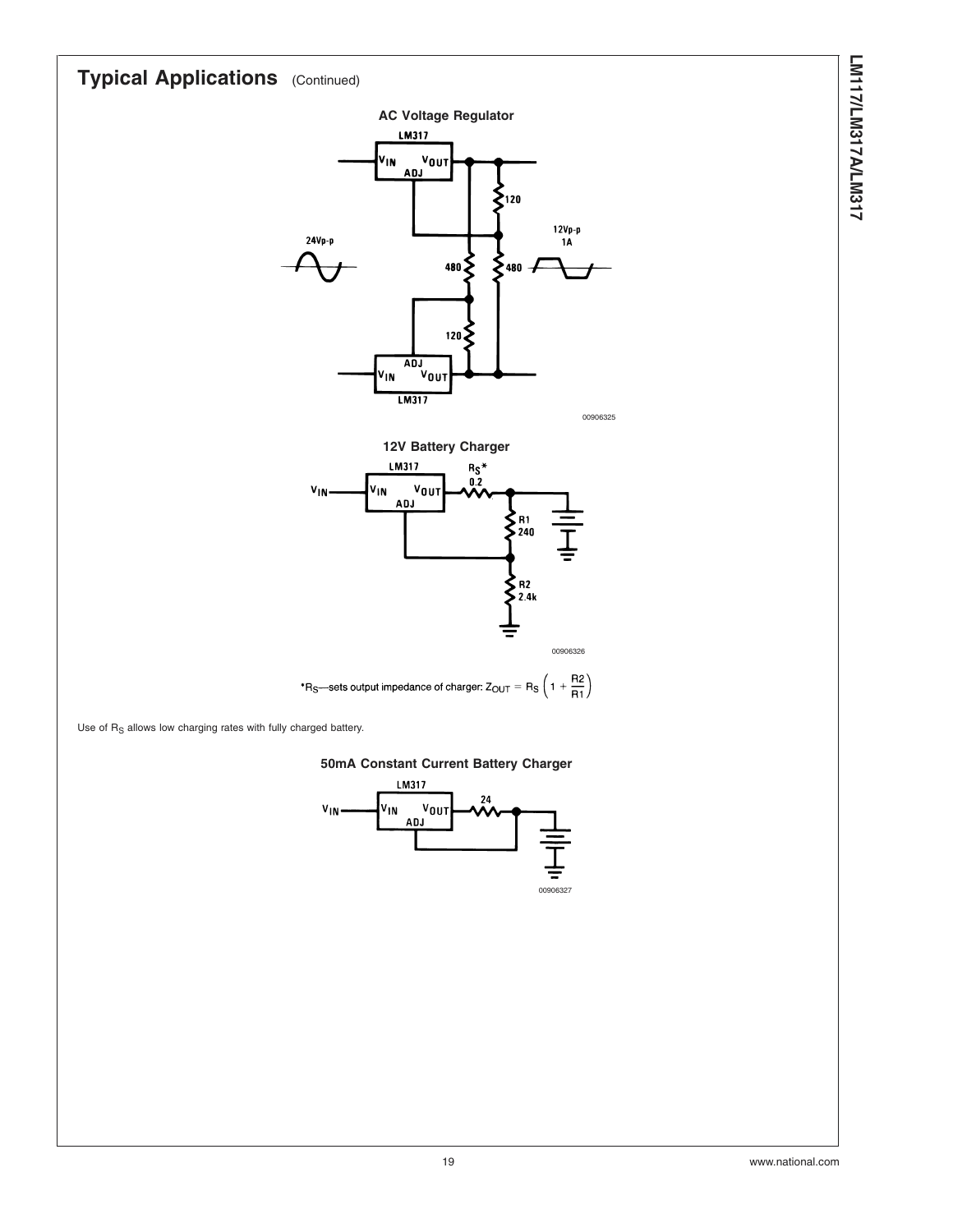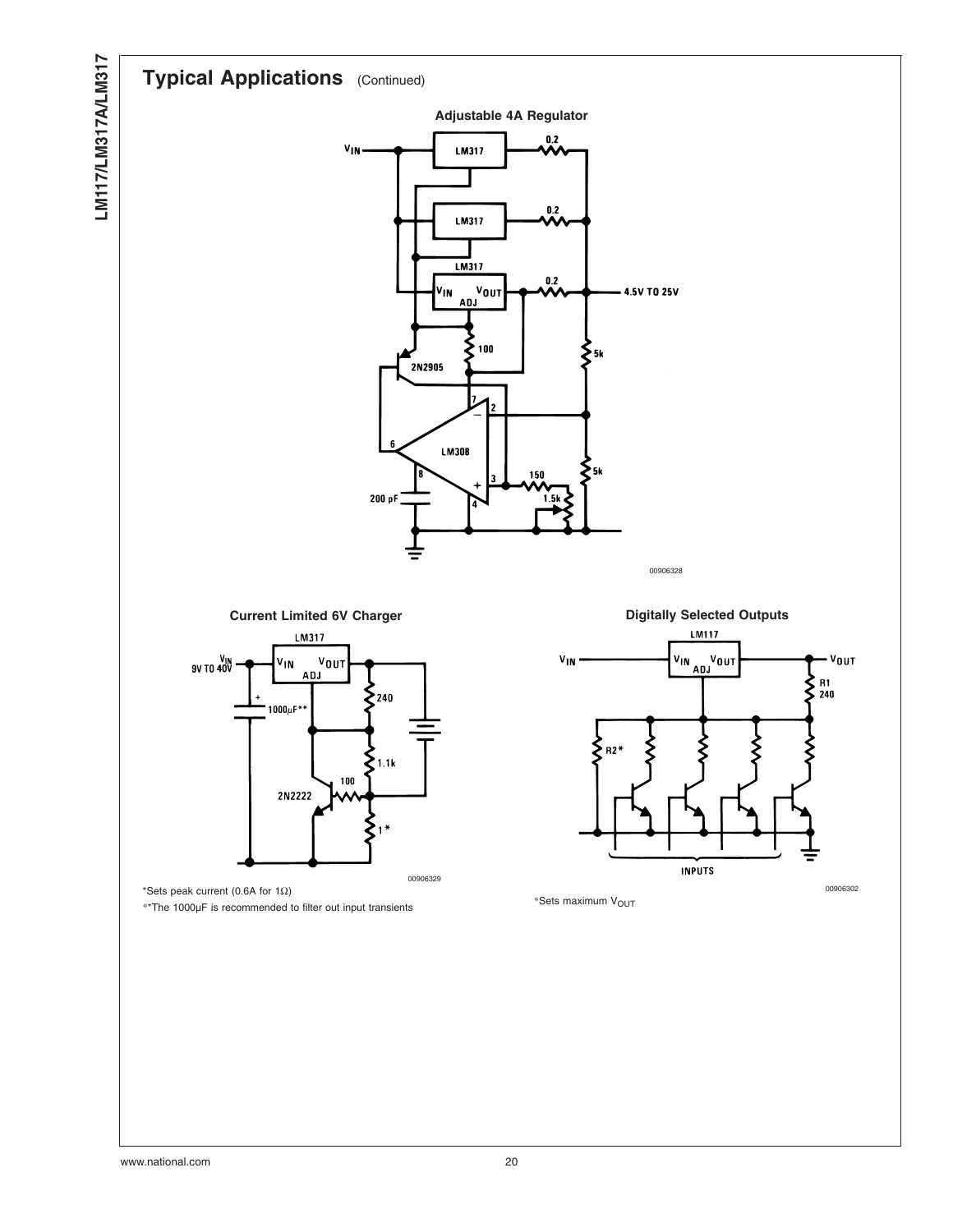

**LM117/LM317A/LM317**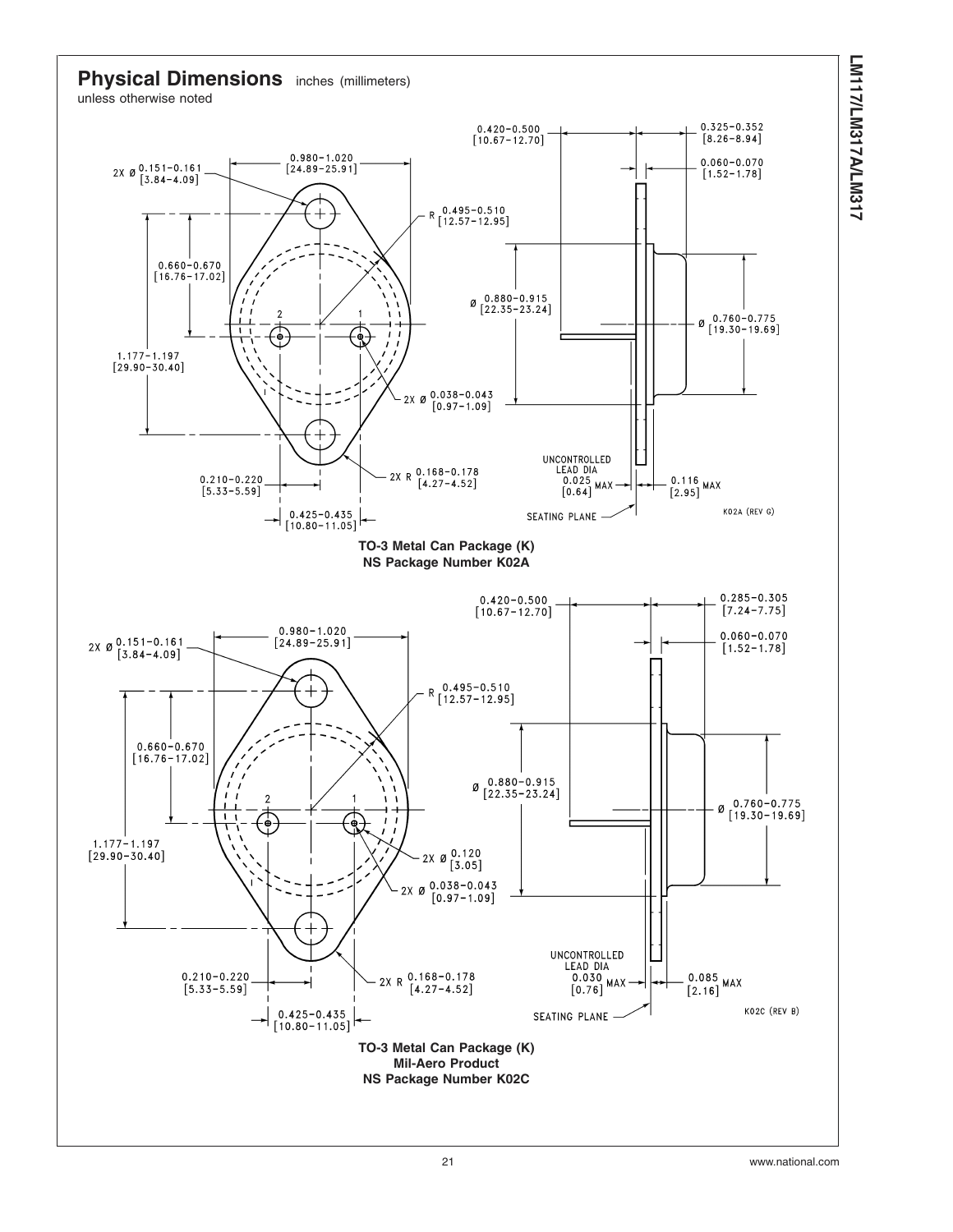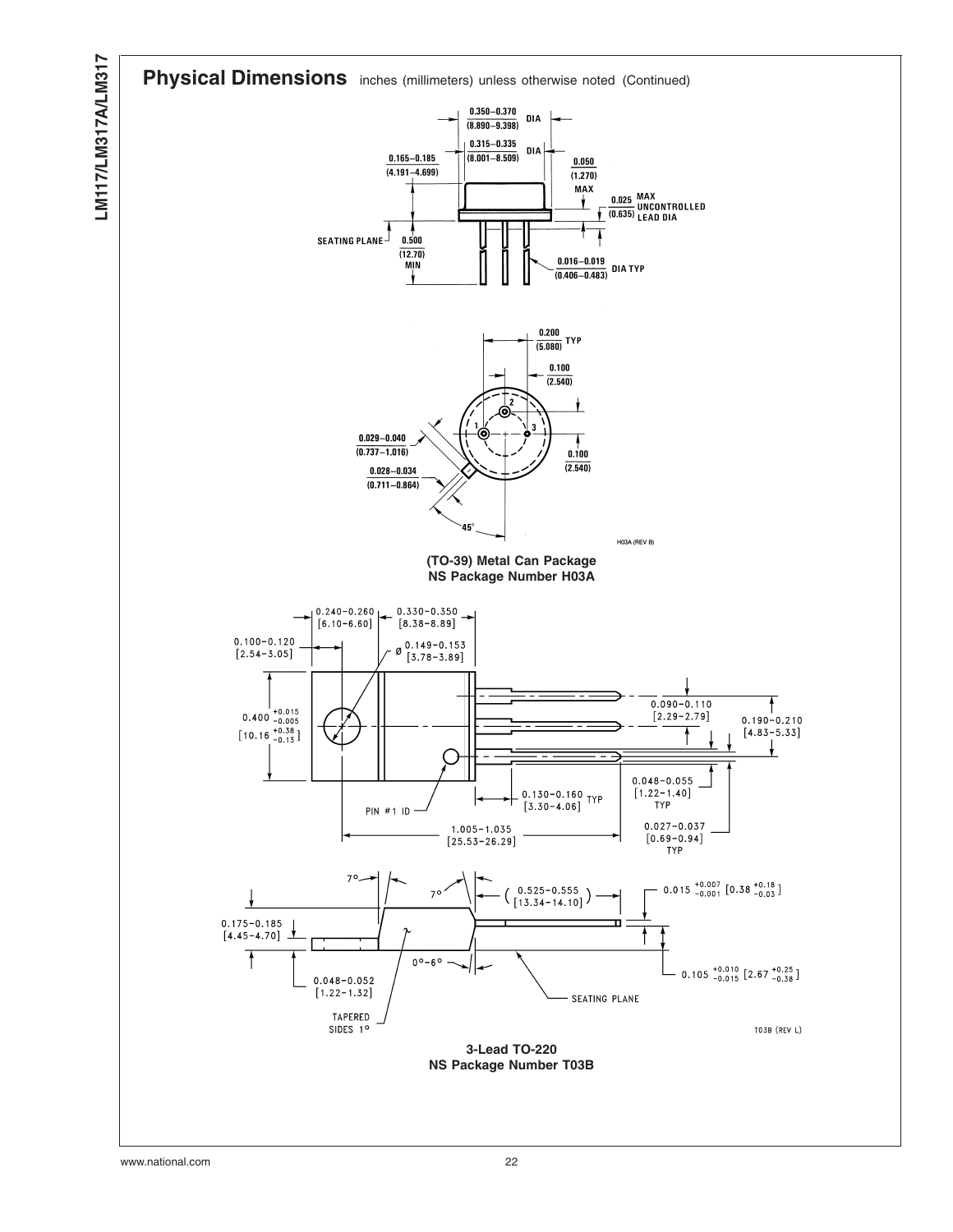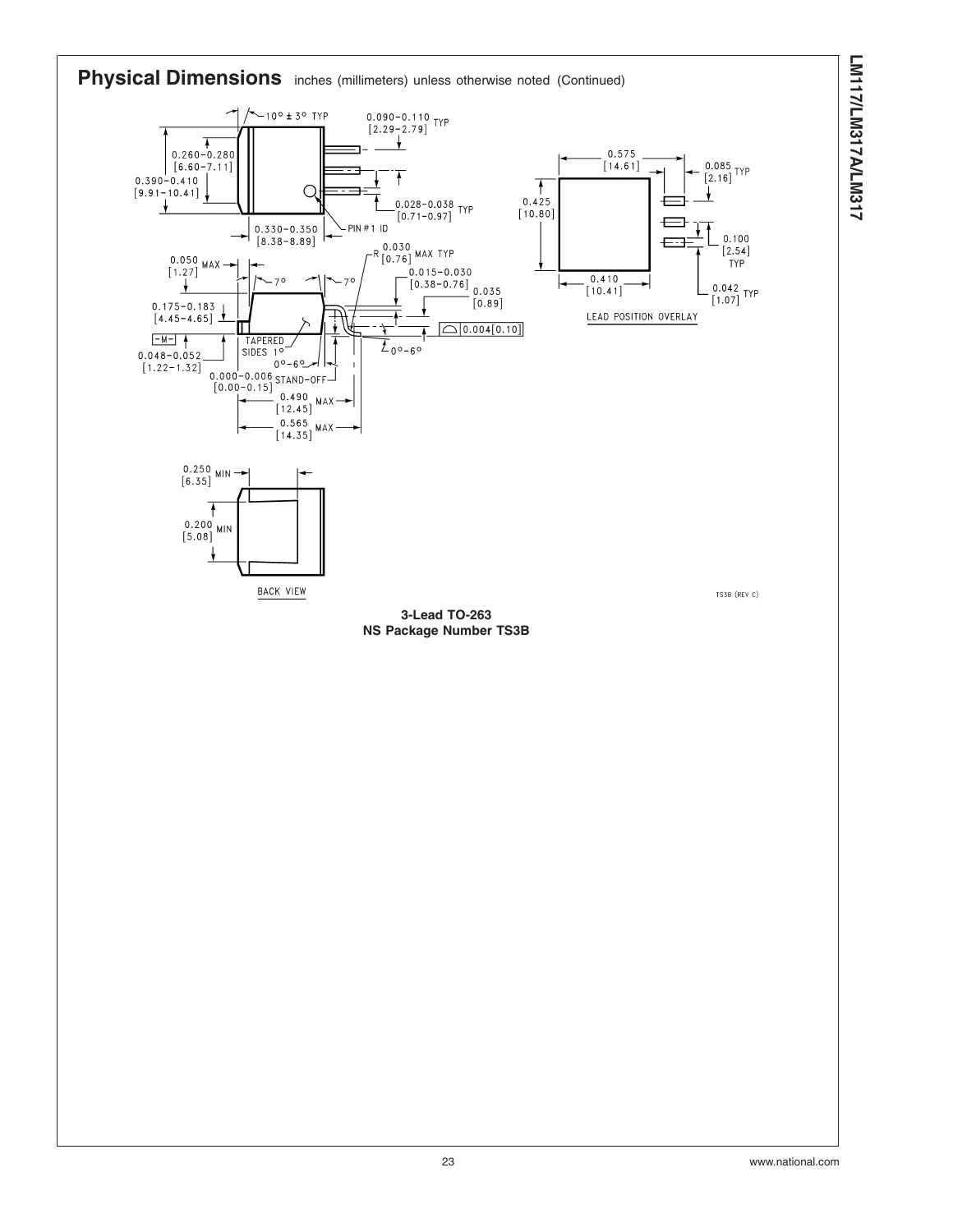